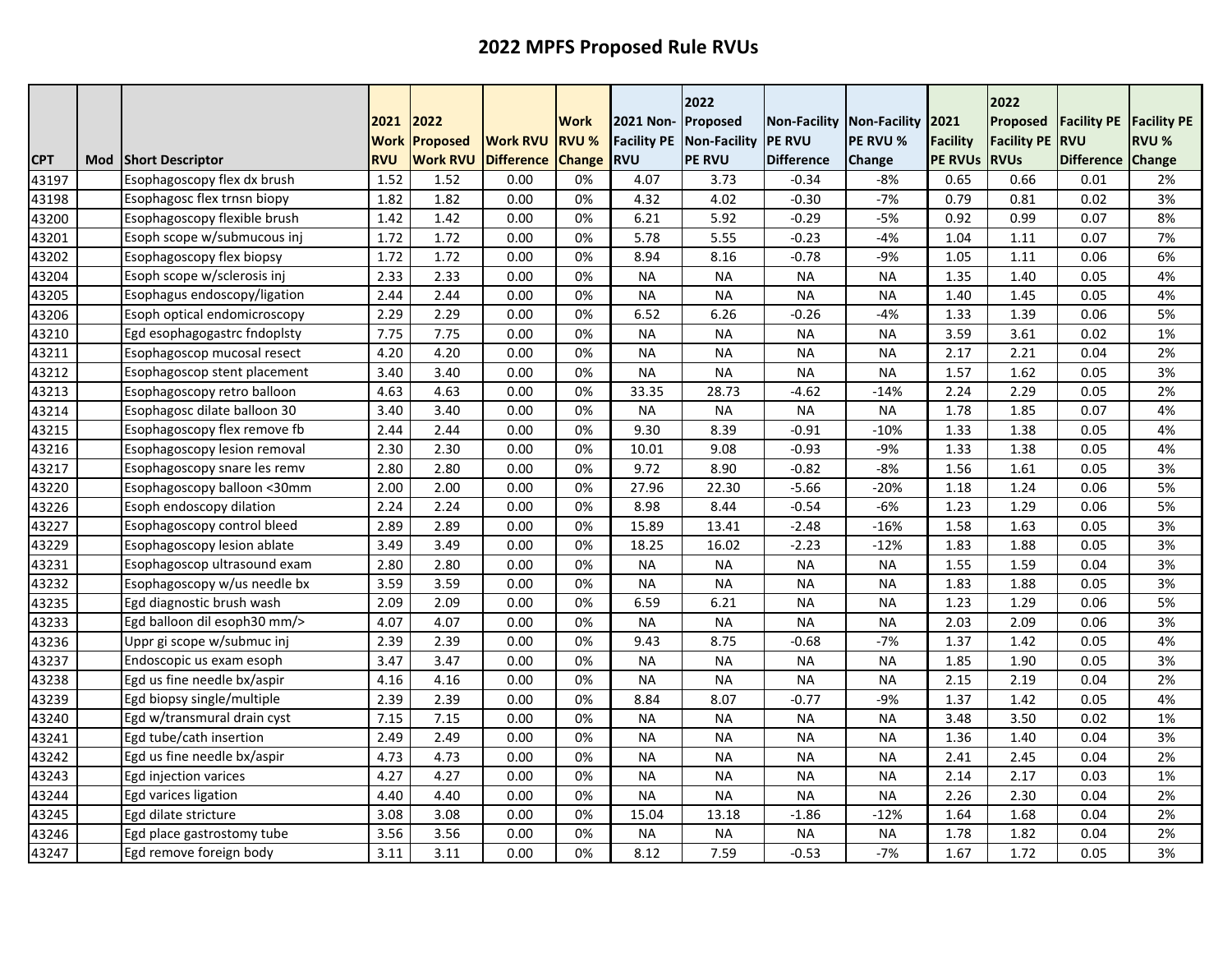|            |     |                                  | 2021        | 2022            |                   | <b>Work</b>   | 2021 Non-          | 2022<br>Proposed    | <b>Non-Facility</b> | Non-Facility 2021 |                 | 2022<br>Proposed   | <b>Facility PE</b> | <b>Facility PE</b> |
|------------|-----|----------------------------------|-------------|-----------------|-------------------|---------------|--------------------|---------------------|---------------------|-------------------|-----------------|--------------------|--------------------|--------------------|
|            |     |                                  | <b>Work</b> | <b>Proposed</b> | <b>Work RVU</b>   | <b>RVU %</b>  | <b>Facility PE</b> | <b>Non-Facility</b> | <b>PE RVU</b>       | PE RVU %          | <b>Facility</b> | <b>Facility PE</b> | <b>RVU</b>         | RVU %              |
| <b>CPT</b> | Mod | <b>Short Descriptor</b>          | <b>RVU</b>  | <b>Work RVU</b> | <b>Difference</b> | <b>Change</b> | <b>RVU</b>         | <b>PE RVU</b>       | <b>Difference</b>   | Change            | <b>PE RVUS</b>  | <b>RVUs</b>        | <b>Difference</b>  | Change             |
| 43248      |     | Egd guide wire insertion         | 2.91        | 2.91            | 0.00              | 0%            | 9.18               | 8.59                | -0.59               | $-6%$             | 1.60            | 1.65               | 0.05               | 3%                 |
| 43249      |     | Esoph egd dilation <30 mm        | 2.67        | 2.67            | 0.00              | 0%            | 31.47              | 26.53               | $-4.94$             | $-16%$            | 1.49            | 1.54               | 0.05               | 3%                 |
| 43250      |     | Egd cautery tumor polyp          | 2.97        | 2.97            | 0.00              | 0%            | 10.44              | 9.48                | $-0.96$             | $-9%$             | 1.58            | 1.63               | 0.05               | 3%                 |
| 43251      |     | Egd remove lesion snare          | 3.47        | 3.47            | 0.00              | 0%            | 11.28              | 10.21               | $-1.07$             | $-9%$             | 1.84            | 1.89               | 0.05               | 3%                 |
| 43252      |     | Egd optical endomicroscopy       | 2.96        | 2.96            | 0.00              | 0%            | 6.86               | 6.58                | $-0.28$             | $-4%$             | 1.60            | 1.65               | 0.05               | 3%                 |
| 43253      |     | Egd us transmural injxn/mark     | 4.73        | 4.73            | 0.00              | 0%            | <b>NA</b>          | <b>NA</b>           | <b>NA</b>           | <b>NA</b>         | 2.41            | 2.44               | 0.03               | 1%                 |
| 43254      |     | Egd endo mucosal resection       | 4.87        | 4.87            | 0.00              | 0%            | <b>NA</b>          | <b>NA</b>           | <b>NA</b>           | <b>NA</b>         | 2.46            | 2.50               | 0.04               | 2%                 |
| 43255      |     | Egd control bleeding any         | 3.56        | 3.56            | 0.00              | 0%            | 16.12              | 13.66               | $-2.46$             | $-15%$            | 1.88            | 1.94               | 0.06               | 3%                 |
| 43257      |     | Egd w/thrml txmnt gerd           | 4.15        | 4.15            | 0.00              | 0%            | <b>NA</b>          | <b>NA</b>           | <b>NA</b>           | <b>NA</b>         | 2.11            | 2.15               | 0.04               | 2%                 |
| 43259      |     | Egd us exam duodenum/jejunum     | 4.04        | 4.04            | 0.00              | 0%            | <b>NA</b>          | <b>NA</b>           | <b>NA</b>           | <b>NA</b>         | 2.10            | 2.14               | 0.04               | 2%                 |
| 43266      |     | Egd endoscopic stent place       | 3.92        | 3.92            | 0.00              | 0%            | <b>NA</b>          | <b>NA</b>           | <b>NA</b>           | <b>NA</b>         | 1.93            | 1.98               | 0.05               | 3%                 |
| 43270      |     | Egd lesion ablation              | 4.01        | 4.01            | 0.00              | 0%            | 18.21              | 16.06               | $-2.15$             | $-12%$            | 2.08            | 2.13               | 0.05               | 2%                 |
| 43260      |     | Ercp w/specimen collection       | 5.85        | 5.85            | 0.00              | 0%            | <b>NA</b>          | <b>NA</b>           | <b>NA</b>           | <b>NA</b>         | 2.90            | 2.93               | 0.03               | 1%                 |
| 43261      |     | Endo cholangiopancreatograph     | 6.15        | 6.15            | 0.00              | 0%            | <b>NA</b>          | <b>NA</b>           | <b>NA</b>           | <b>NA</b>         | 3.04            | 3.06               | 0.02               | 1%                 |
| 43262      |     | Endo cholangiopancreatograph     | 6.50        | 6.50            | 0.00              | 0%            | <b>NA</b>          | <b>NA</b>           | <b>NA</b>           | <b>NA</b>         | 3.19            | 3.22               | 0.03               | 1%                 |
| 43263      |     | Ercp sphincter pressure meas     | 6.50        | 6.50            | 0.00              | 0%            | <b>NA</b>          | <b>NA</b>           | <b>NA</b>           | <b>NA</b>         | 3.15            | 3.17               | 0.02               | 1%                 |
| 43264      |     | Ercp remove duct calculi         | 6.63        | 6.63            | 0.00              | 0%            | <b>NA</b>          | <b>NA</b>           | <b>NA</b>           | <b>NA</b>         | 3.25            | 3.27               | 0.02               | 1%                 |
| 43265      |     | Ercp lithotripsy calculi         | 7.93        | 7.93            | 0.00              | 0%            | <b>NA</b>          | <b>NA</b>           | <b>NA</b>           | <b>NA</b>         | 3.83            | 3.83               | 0.00               | 0%                 |
| 43273      |     | Endoscopic pancreatoscopy        | 2.24        | 2.24            | 0.00              | 0%            | <b>NA</b>          | <b>NA</b>           | <b>NA</b>           | <b>NA</b>         | 1.00            | 0.97               | $-0.03$            | $-3%$              |
| 43274      |     | Ercp duct stent placement        | 8.48        | 8.48            | 0.00              | 0%            | <b>NA</b>          | <b>NA</b>           | <b>NA</b>           | <b>NA</b>         | 4.07            | 4.07               | 0.00               | 0%                 |
| 43275      |     | Ercp remove forgn body duct      | 6.86        | 6.86            | 0.00              | 0%            | <b>NA</b>          | <b>NA</b>           | <b>NA</b>           | <b>NA</b>         | 3.35            | 3.37               | 0.02               | 1%                 |
| 43276      |     | Ercp stent exchange w/dilate     | 8.84        | 8.84            | 0.00              | 0%            | <b>NA</b>          | <b>NA</b>           | <b>NA</b>           | <b>NA</b>         | 4.24            | 4.24               | 0.00               | 0%                 |
| 43277      |     | Ercp ea duct/ampulla dilate      | 6.90        | 6.90            | 0.00              | 0%            | <b>NA</b>          | <b>NA</b>           | <b>NA</b>           | <b>NA</b>         | 3.37            | 3.39               | 0.02               | 1%                 |
| 43278      |     | Ercp lesion ablate w/dilate      | 7.92        | 7.92            | 0.00              | 0%            | <b>NA</b>          | <b>NA</b>           | <b>NA</b>           | <b>NA</b>         | 3.81            | 3.83               | 0.02               | 1%                 |
| 434XX      |     | Lower esophageal myotomy (POEM)  | <b>NA</b>   | 13.29           | <b>NA</b>         | <b>NA</b>     | <b>NA</b>          | <b>NA</b>           | <b>NA</b>           | <b>NA</b>         | <b>NA</b>       | 8.40               | <b>NA</b>          | <b>NA</b>          |
| 44360      |     | Small bowel endoscopy            | 2.49        | 2.49            | 0.00              | 0%            | <b>NA</b>          | <b>NA</b>           | <b>NA</b>           | <b>NA</b>         | 1.42            | 1.47               | 0.05               | 4%                 |
| 44361      |     | Small bowel endoscopy/biopsy     | 2.77        | 2.77            | 0.00              | 0%            | <b>NA</b>          | <b>NA</b>           | <b>NA</b>           | <b>NA</b>         | 1.55            | 1.59               | 0.04               | 3%                 |
| 44363      |     | S bowel endoscope/foreign body   | 3.39        | 3.39            | 0.00              | 0%            | <b>NA</b>          | <b>NA</b>           | <b>NA</b>           | <b>NA</b>         | 1.80            | 1.86               | 0.06               | 3%                 |
| 44364      |     | Small bowel endoscopy/snare      | 3.63        | 3.63            | 0.00              | 0%            | <b>NA</b>          | <b>NA</b>           | <b>NA</b>           | <b>NA</b>         | 1.92            | 1.97               | 0.05               | 3%                 |
| 44365      |     | S bowel endoscope/hot biopsy     | 3.21        | 3.21            | 0.00              | 0%            | <b>NA</b>          | <b>NA</b>           | <b>NA</b>           | <b>NA</b>         | 1.74            | 1.79               | 0.05               | 3%                 |
| 44366      |     | S bowel endoscope/ctrl bleeding  | 4.30        | 4.30            | 0.00              | 0%            | <b>NA</b>          | <b>NA</b>           | <b>NA</b>           | <b>NA</b>         | 2.22            | 2.26               | 0.04               | 2%                 |
| 44369      |     | Small bowel endoscopy/ablate     | 4.41        | 4.41            | 0.00              | 0%            | <b>NA</b>          | <b>NA</b>           | <b>NA</b>           | <b>NA</b>         | 2.27            | 2.30               | 0.03               | 1%                 |
| 44370      |     | Small bowel endoscopy/stent      | 4.69        | 4.69            | 0.00              | 0%            | <b>NA</b>          | <b>NA</b>           | <b>NA</b>           | <b>NA</b>         | 2.55            | 2.62               | 0.07               | 3%                 |
| 44372      |     | S bowel endoscope/place J-tube   | 4.30        | 4.30            | 0.00              | 0%            | <b>NA</b>          | <b>NA</b>           | <b>NA</b>           | <b>NA</b>         | 2.14            | 2.18               | 0.04               | 2%                 |
| 44373      |     | S bowel endoscope/convert J-tube | 3.39        | 3.39            | 0.00              | 0%            | <b>NA</b>          | <b>NA</b>           | <b>NA</b>           | <b>NA</b>         | 1.77            | 1.83               | 0.06               | 3%                 |
| 44376      |     | S bowel endoscopy, enteroscopy   | 5.15        | 5.15            | 0.00              | 0%            | <b>NA</b>          | <b>NA</b>           | <b>NA</b>           | <b>NA</b>         | 2.57            | 2.60               | 0.03               | 1%                 |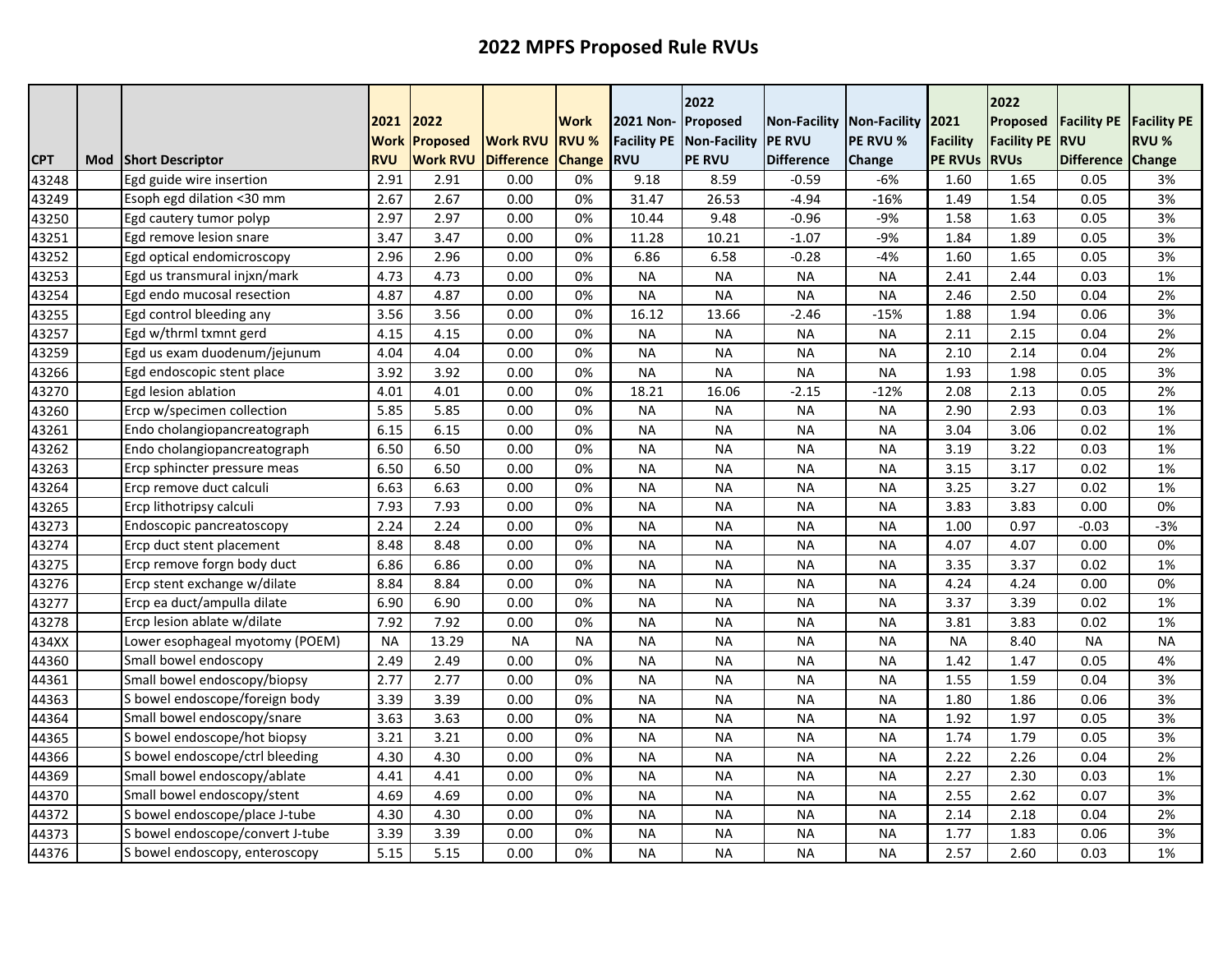|            |     |                                      | 2021<br><b>Work</b> | 2022<br>Proposed | <b>Work RVU</b>   | Work<br><b>RVU %</b> | 2021 Non- Proposed<br><b>Facility PE</b> | 2022<br>Non-Facility | Non-Facility<br><b>IPE RVU</b> | <b>Non-Facility</b><br>PE RVU % | 2021<br><b>Facility</b> | 2022<br>Proposed<br><b>Facility PE</b> | <b>Facility PE</b><br><b>RVU</b> | <b>Facility PE</b><br><b>RVU %</b> |
|------------|-----|--------------------------------------|---------------------|------------------|-------------------|----------------------|------------------------------------------|----------------------|--------------------------------|---------------------------------|-------------------------|----------------------------------------|----------------------------------|------------------------------------|
| <b>CPT</b> | Mod | <b>Short Descriptor</b>              | <b>RVU</b>          | <b>Work RVU</b>  | <b>Difference</b> | <b>Change</b>        | <b>RVU</b>                               | <b>PE RVU</b>        | <b>Difference</b>              | Change                          | <b>PE RVUS</b>          | <b>RVUs</b>                            | <b>Difference</b>                | Change                             |
| 44377      |     | S bowel endoscopy, enteroscopy/bx    | 5.42                | 5.42             | 0.00              | 0%                   | <b>NA</b>                                | <b>NA</b>            | NA                             | <b>NA</b>                       | 2.68                    | 2.72                                   | 0.04                             | 1%                                 |
| 44378      |     | S bowel endoscope/ctrl bleeding      | 7.02                | 7.02             | 0.00              | 0%                   | <b>NA</b>                                | <b>NA</b>            | <b>NA</b>                      | <b>NA</b>                       | 3.42                    | 3.44                                   | 0.02                             | 1%                                 |
| 44379      |     | S bowel endoscope, enteroscopy/stent | 7.36                | 7.36             | 0.00              | 0%                   | <b>NA</b>                                | <b>NA</b>            | <b>NA</b>                      | <b>NA</b>                       | 3.74                    | 3.79                                   | 0.05                             | 1%                                 |
| 44380      |     | Ileoscopy thru stoma                 | 0.87                | 0.87             | 0.00              | 0%                   | 4.95                                     | 4.67                 | $-0.28$                        | $-6%$                           | 0.67                    | 0.73                                   | 0.06                             | 9%                                 |
| 44381      |     | Small bowel endoscopy br/wa          | 1.38                | 1.38             | 0.00              | 0%                   | 29.46                                    | 24.62                | $-4.84$                        | $-16%$                          | 0.88                    | 0.94                                   | 0.06                             | 7%                                 |
| 44382      |     | Ileoscopy thru stoma/biopsy          | 1.17                | 1.17             | 0.00              | 0%                   | 7.87                                     | 7.17                 | $-0.70$                        | $-9%$                           | 0.83                    | 0.89                                   | 0.06                             | 7%                                 |
| 44384      |     | Small bowel endoscopy                | 2.85                | 2.85             | 0.00              | 0%                   | <b>NA</b>                                | <b>NA</b>            | <b>NA</b>                      | <b>NA</b>                       | 1.30                    | 1.36                                   | 0.06                             | 5%                                 |
| 44385      |     | Endoscopy of bowel pouch             | 1.20                | 1.20             | 0.00              | 0%                   | 5.09                                     | 4.85                 | $-0.24$                        | $-5%$                           | 0.74                    | 0.80                                   | 0.06                             | 8%                                 |
| 44386      |     | Endoscopy bowel pouch/biop           | 1.50                | 1.50             | 0.00              | 0%                   | 7.87                                     | 7.16                 | $-0.71$                        | $-9%$                           | 0.91                    | 0.96                                   | 0.05                             | 5%                                 |
| 44388      |     | C-stoma                              | 2.72                | 2.72             | 0.00              | 0%                   | 6.39                                     | 6.09                 | $-0.30$                        | $-5%$                           | 1.45                    | 1.50                                   | 0.05                             | 3%                                 |
| 44388      | 53  | C-stoma                              | 1.36                | 1.36             | 0.00              | 0%                   | 3.20                                     | 3.04                 | $-0.16$                        | $-5%$                           | 0.72                    | 0.75                                   | 0.03                             | 4%                                 |
| 44389      |     | C-stoma with biopsy                  | 3.02                | 3.02             | 0.00              | 0%                   | 9.13                                     | 8.40                 | $-0.73$                        | $-8%$                           | 1.61                    | 1.66                                   | 0.05                             | 3%                                 |
| 44390      |     | C-stoma for foreign body             | 3.74                | 3.74             | 0.00              | 0%                   | 8.05                                     | 7.58                 | $-0.47$                        | $-6%$                           | 1.97                    | 2.02                                   | 0.05                             | 3%                                 |
| 44391      |     | C-stoma for bleeding                 | 4.12                | 4.12             | 0.00              | 0%                   | 15.88                                    | 13.45                | $-2.43$                        | $-15%$                          | 2.12                    | 2.15                                   | 0.03                             | 1%                                 |
| 44392      |     | C-stoma & polypectomy                | 3.53                | 3.53             | 0.00              | 0%                   | 7.58                                     | 7.15                 | $-0.43$                        | $-6%$                           | 1.76                    | 1.81                                   | 0.05                             | 3%                                 |
| 44394      |     | C-stoma w/snare                      | 4.03                | 4.03             | 0.00              | 0%                   | 8.72                                     | 8.13                 | $-0.59$                        | $-7%$                           | 2.03                    | 2.08                                   | 0.05                             | 2%                                 |
| 44401      |     | C-stoma with ablation                | 4.34                | 4.34             | 0.00              | 0%                   | 77.43                                    | 61.78                | $-15.65$                       | $-20%$                          | 2.24                    | 2.28                                   | 0.04                             | 2%                                 |
| 44402      |     | C-stoma w/stent plcmt                | 4.70                | 4.70             | 0.00              | 0%                   | <b>NA</b>                                | <b>NA</b>            | <b>NA</b>                      | <b>NA</b>                       | 2.40                    | 2.43                                   | 0.03                             | 1%                                 |
| 44403      |     | C-stoma w/resection                  | 5.50                | 5.50             | 0.00              | 0%                   | <b>NA</b>                                | <b>NA</b>            | <b>NA</b>                      | <b>NA</b>                       | 2.75                    | 2.79                                   | 0.04                             | 1%                                 |
| 44404      |     | C-stoma w/injection                  | 3.02                | 3.02             | 0.00              | 0%                   | 9.22                                     | 8.69                 | $-0.53$                        | $-6%$                           | 1.61                    | 1.66                                   | 0.05                             | 3%                                 |
| 44405      |     | C-stoma w/dilation                   | 3.23                | 3.23             | 0.00              | 0%                   | 13.75                                    | 12.11                | $-1.64$                        | $-12%$                          | 1.75                    | 1.80                                   | 0.05                             | 3%                                 |
| 44406      |     | C-stoma w/ultrasound                 | 4.10                | 4.10             | 0.00              | 0%                   | <b>NA</b>                                | <b>NA</b>            | <b>NA</b>                      | <b>NA</b>                       | 2.13                    | 2.17                                   | 0.04                             | 2%                                 |
| 44407      |     | C-stoma w/ndl aspir/bx               | 4.96                | 4.96             | 0.00              | 0%                   | <b>NA</b>                                | <b>NA</b>            | <b>NA</b>                      | <b>NA</b>                       | 2.51                    | 2.55                                   | 0.04                             | 2%                                 |
| 44408      |     | C-stoma w/decompression              | 4.14                | 4.14             | 0.00              | 0%                   | <b>NA</b>                                | <b>NA</b>            | <b>NA</b>                      | <b>NA</b>                       | 2.15                    | 2.19                                   | 0.04                             | 2%                                 |
| 45330      |     | Diagnostic sigmoidoscopy             | 0.84                | 0.84             | 0.00              | 0%                   | 4.65                                     | 4.43                 | $-0.22$                        | $-5%$                           | 0.67                    | 0.74                                   | 0.07                             | 10%                                |
| 45331      |     | Sigmoidoscopy and biopsy             | 1.14                | 1.14             | 0.00              | 0%                   | 7.50                                     | 6.85                 | $-0.65$                        | -9%                             | 0.81                    | 0.87                                   | 0.06                             | 7%                                 |
| 45332      |     | Sigmoidoscopy w/fb removal           | 1.76                | 1.76             | 0.00              | 0%                   | 6.40                                     | 6.02                 | $-0.38$                        | $-6%$                           | 1.07                    | 1.13                                   | 0.06                             | 6%                                 |
| 45333      |     | Sigmoidoscopy & polypectomy          | 1.55                | 1.55             | 0.00              | 0%                   | 8.32                                     | 7.56                 | $-0.76$                        | $-9%$                           | 0.97                    | 1.03                                   | 0.06                             | 6%                                 |
| 45334      |     | Sigmoidoscopy for bleeding           | 2.00                | 2.00             | 0.00              | 0%                   | 13.83                                    | 11.54                | $-2.29$                        | $-17%$                          | 1.19                    | 1.24                                   | 0.05                             | 4%                                 |
| 45335      |     | Sigmoidoscopy w/submuc inj           | 1.04                | 1.04             | 0.00              | 0%                   | 7.61                                     | 7.06                 | $-0.55$                        | $-7%$                           | 0.76                    | 0.82                                   | 0.06                             | 8%                                 |
| 45337      |     | Sigmoidoscopy & decompress           | 2.10                | 2.10             | 0.00              | 0%                   | <b>NA</b>                                | <b>NA</b>            | <b>NA</b>                      | <b>NA</b>                       | 0.99                    | 1.00                                   | 0.01                             | 1%                                 |
| 45338      |     | Sigmoidoscopy w/tumr remove          | 2.05                | 2.05             | 0.00              | 0%                   | 6.77                                     | 6.32                 | $-0.45$                        | $-7%$                           | 1.20                    | 1.26                                   | 0.06                             | 5%                                 |
| 45340      |     | Sig w/balloon dilation               | 1.25                | 1.25             | 0.00              | 0%                   | 12.98                                    | 11.30                | $-1.68$                        | $-13%$                          | 0.85                    | 0.91                                   | 0.06                             | 7%                                 |
| 45341      |     | Sigmoidoscopy w/ultrasound           | 2.12                | 2.12             | 0.00              | 0%                   | <b>NA</b>                                | <b>NA</b>            | <b>NA</b>                      | <b>NA</b>                       | 1.25                    | 1.30                                   | 0.05                             | 4%                                 |
| 45342      |     | Sigmoidoscopy w/us guide bx          | 2.98                | 2.98             | 0.00              | 0%                   | <b>NA</b>                                | <b>NA</b>            | <b>NA</b>                      | <b>NA</b>                       | 1.64                    | 1.69                                   | 0.05                             | 3%                                 |
| 45346      |     | Sigmoidoscopy w/ablation             | 2.81                | 2.81             | 0.00              | 0%                   | 76.84                                    | 61.62                | $-15.22$                       | $-20%$                          | 1.54                    | 1.59                                   | 0.05                             | 3%                                 |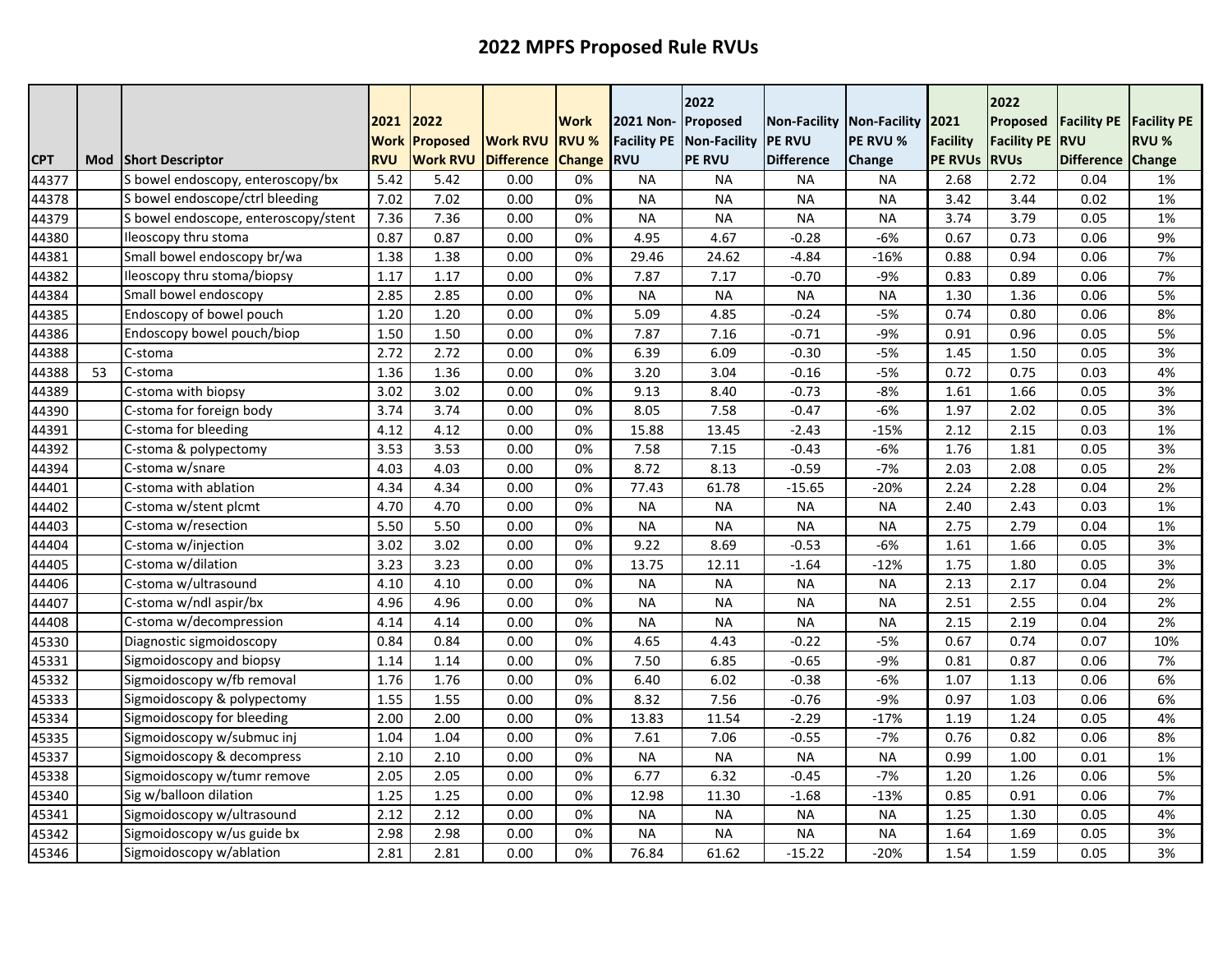|            |           |                                 | 2021<br><b>Work</b> | 2022<br><b>Proposed</b> | <b>Work RVU</b>   | <b>Work</b><br><b>RVU %</b> | 2021 Non-<br><b>Facility PE</b> | 2022<br>Proposed<br>Non-Facility | <b>Non-Facility</b><br><b>PE RVU</b> | Non-Facility 2021<br>PE RVU % | <b>Facility</b> | 2022<br>Proposed<br><b>Facility PE</b> | <b>Facility PE</b><br><b>RVU</b> | <b>Facility PE</b><br>RVU % |
|------------|-----------|---------------------------------|---------------------|-------------------------|-------------------|-----------------------------|---------------------------------|----------------------------------|--------------------------------------|-------------------------------|-----------------|----------------------------------------|----------------------------------|-----------------------------|
| <b>CPT</b> | Mod       | <b>Short Descriptor</b>         | <b>RVU</b>          | <b>Work RVU</b>         | <b>Difference</b> | <b>Change</b>               | <b>RVU</b>                      | <b>PE RVU</b>                    | <b>Difference</b>                    | Change                        | <b>PE RVUS</b>  | <b>RVUs</b>                            | <b>Difference</b>                | Change                      |
| 45347      |           | Sigmoidoscopy w/plcmt stent     | 2.72                | 2.72                    | 0.00              | 0%                          | <b>NA</b>                       | <b>NA</b>                        | <b>NA</b>                            | <b>NA</b>                     | 1.47            | 1.51                                   | 0.04                             | 3%                          |
| 45349      |           | Sigmoidoscopy w/resection       | 3.52                | 3.52                    | 0.00              | 0%                          | <b>NA</b>                       | <b>NA</b>                        | <b>NA</b>                            | <b>NA</b>                     | 1.86            | 1.91                                   | 0.05                             | 3%                          |
| 45350      |           | Sgmdsc w/band ligation          | 1.68                | 1.68                    | 0.00              | 0%                          | 18.66                           | 16.52                            | $-2.14$                              | $-11%$                        | 1.04            | 1.10                                   | 0.06                             | 6%                          |
| 45378      |           | Diagnostic colonoscopy          | 3.26                | 3.26                    | 0.00              | 0%                          | 6.56                            | 6.25                             | $-0.31$                              | $-5%$                         | 1.73            | 1.78                                   | 0.05                             | 3%                          |
| 45378      | 53        | Diagnostic colonoscopy          | 1.63                | 1.63                    | 0.00              | 0%                          | 3.28                            | 3.12                             | $-0.16$                              | $-5%$                         | 0.86            | 0.89                                   | 0.03                             | 3%                          |
| 45379      |           | Colonoscopy w/fb removal        | 4.28                | 4.28                    | 0.00              | 0%                          | 8.32                            | 7.85                             | $-0.47$                              | $-6%$                         | 2.17            | 2.22                                   | 0.05                             | 2%                          |
| 45380      |           | Colonoscopy and biopsy          | 3.56                | 3.56                    | 0.00              | 0%                          | 9.25                            | 8.50                             | $-0.75$                              | $-8%$                         | 1.87            | 1.92                                   | 0.05                             | 3%                          |
| 45381      |           | Colonoscopy submucous inj       | 3.56                | 3.56                    | 0.00              | 0%                          | 9.36                            | 8.74                             | $-0.62$                              | $-7%$                         | 1.87            | 1.92                                   | 0.05                             | 3%                          |
| 45382      |           | Colonoscopy/control bleeding    | 4.66                | 4.66                    | 0.00              | 0%                          | 16.07                           | 13.68                            | $-2.39$                              | $-15%$                        | 2.36            | 2.40                                   | 0.04                             | 2%                          |
| 45384      |           | Lesion remove colonoscopy       | 4.07                | 4.07                    | 0.00              | 0%                          | 10.23                           | 9.36                             | $-0.87$                              | $-9%$                         | 2.01            | 2.06                                   | 0.05                             | 2%                          |
| 45385      |           | Lesion removal colonoscopy      | 4.57                | 4.57                    | 0.00              | 0%                          | 8.62                            | 8.07                             | $-0.55$                              | $-6%$                         | 2.31            | 2.35                                   | 0.04                             | 2%                          |
| 45386      |           | Colonoscopy dilate stricture    | 3.77                | 3.77                    | 0.00              | 0%                          | 14.77                           | 13.02                            | $-1.75$                              | $-12%$                        | 1.94            | 2.00                                   | 0.06                             | 3%                          |
| 45388      |           | Colonoscopy w/ablation          | 4.88                | 4.88                    | 0.00              | 0%                          | 79.44                           | 63.28                            | $-16.16$                             | $-20%$                        | 2.41            | 2.45                                   | 0.04                             | 2%                          |
| 45389      |           | Colonoscopy w/stent plcmt       | 5.24                | 5.24                    | 0.00              | 0%                          | <b>NA</b>                       | <b>NA</b>                        | <b>NA</b>                            | <b>NA</b>                     | 2.60            | 2.64                                   | 0.04                             | 2%                          |
| 45390      |           | Colonoscopy w/resection         | 6.04                | 6.04                    | 0.00              | 0%                          | <b>NA</b>                       | <b>NA</b>                        | <b>NA</b>                            | <b>NA</b>                     | 2.98            | 3.01                                   | 0.03                             | 1%                          |
| 45391      |           | Colonoscopy w/endoscope us      | 4.64                | 4.64                    | 0.00              | 0%                          | <b>NA</b>                       | <b>NA</b>                        | <b>NA</b>                            | <b>NA</b>                     | 2.36            | 2.40                                   | 0.04                             | 2%                          |
| 45392      |           | Colonoscopy w/endoscopic fnb    | 5.50                | 5.50                    | 0.00              | 0%                          | <b>NA</b>                       | <b>NA</b>                        | <b>NA</b>                            | <b>NA</b>                     | 2.74            | 2.78                                   | 0.04                             | 1%                          |
| 45393      |           | Colonoscopy w/decompression     | 4.68                | 4.68                    | 0.00              | 0%                          | <b>NA</b>                       | <b>NA</b>                        | <b>NA</b>                            | <b>NA</b>                     | 2.10            | 2.10                                   | 0.00                             | 0%                          |
| 45398      |           | Colonoscopy w/band ligation     | 4.20                | 4.20                    | 0.00              | 0%                          | 20.44                           | 18.19                            | $-2.25$                              | $-11%$                        | 2.06            | 2.12                                   | 0.06                             | 3%                          |
| 74261      |           | Ct colonography dx              | 2.40                | 2.40                    | 0.00              | 0%                          | 11.25                           | 9.77                             | $-1.48$                              | $-13%$                        | <b>NA</b>       | <b>NA</b>                              | <b>NA</b>                        | <b>NA</b>                   |
| 74261      | TC        | Ct colonography dx              | 0.00                | 0.00                    | 0.00              | 0%                          | 10.38                           | 8.91                             | $-1.47$                              | $-14%$                        | <b>NA</b>       | <b>NA</b>                              | <b>NA</b>                        | <b>NA</b>                   |
| 74261      | 26        | Ct colonography dx              | 2.40                | 2.40                    | 0.00              | 0%                          | 0.87                            | 0.86                             | $-0.01$                              | $-1%$                         | 0.87            | 0.86                                   | $-0.01$                          | $-1%$                       |
| 74262      |           | Ct colonography dx w/dye        | 2.50                | 2.50                    | 0.00              | 0%                          | 12.90                           | 11.20                            | $-1.70$                              | $-13%$                        | <b>NA</b>       | <b>NA</b>                              | <b>NA</b>                        | <b>NA</b>                   |
| 74262      | <b>TC</b> | Ct colonography dx w/dye        | 0.00                | 0.00                    | 0.00              | 0%                          | 12.00                           | 10.30                            | $-1.70$                              | $-14%$                        | <b>NA</b>       | <b>NA</b>                              | <b>NA</b>                        | <b>NA</b>                   |
| 74262      | 26        | Ct colonography dx w/dye        | 2.50                | 2.50                    | 0.00              | 0%                          | 0.90                            | 0.90                             | 0.00                                 | 0%                            | 0.90            | 0.90                                   | 0.00                             | 0%                          |
| 74263      |           | Ct colonography screening       | 2.28                | 2.28                    | 0.00              | 0%                          | 19.80                           | 16.35                            | $-3.45$                              | $-17%$                        | <b>NA</b>       | <b>NA</b>                              | <b>NA</b>                        | <b>NA</b>                   |
| 74263      | TC        | Ct colonography screening       | 0.00                | 0.00                    | 0.00              | 0%                          | 18.92                           | 15.50                            | $-3.42$                              | $-18%$                        | <b>NA</b>       | <b>NA</b>                              | <b>NA</b>                        | <b>NA</b>                   |
| 74263      | 26        | Ct colonography screening       | 2.28                | 2.28                    | 0.00              | 0%                          | 0.88                            | 0.85                             | $-0.03$                              | $-3%$                         | 0.88            | 0.85                                   | $-0.03$                          | $-3%$                       |
| 88304      |           | Tissue exam by pathologist      | 0.22                | 0.22                    | 0.00              | 0%                          | 0.97                            | 1.02                             | 0.05                                 | 5%                            | <b>NA</b>       | <b>NA</b>                              | <b>NA</b>                        | <b>NA</b>                   |
| 88304      | <b>TC</b> | Tissue exam by pathologist      | 0.00                | 0.00                    | 0.00              | 0%                          | 0.87                            | 0.92                             | 0.05                                 | 6%                            | <b>NA</b>       | <b>NA</b>                              | <b>NA</b>                        | <b>NA</b>                   |
| 88304      | 26        | Tissue exam by pathologist      | 0.22                | 0.22                    | 0.00              | 0%                          | 0.10                            | 0.10                             | 0.00                                 | 0%                            | 0.10            | 0.10                                   | 0.00                             | 0%                          |
| 88305      |           | Tissue exam by pathologist      | 0.75                | 0.75                    | 0.00              | 0%                          | 1.28                            | 1.31                             | 0.03                                 | 2%                            | <b>NA</b>       | <b>NA</b>                              | <b>NA</b>                        | <b>NA</b>                   |
| 88305      | TC        | Tissue exam by pathologist      | 0.00                | 0.00                    | 0.00              | 0%                          | 0.96                            | 1.00                             | 0.04                                 | 4%                            | <b>NA</b>       | <b>NA</b>                              | <b>NA</b>                        | <b>NA</b>                   |
| 88305      | 26        | Tissue exam by pathologist      | 0.75                | 0.75                    | 0.00              | 0%                          | 0.32                            | 0.31                             | $-0.01$                              | $-3%$                         | 0.32            | 0.31                                   | $-0.01$                          | $-3%$                       |
| 91010      |           | Esophagus motility study        | 1.28                | 1.28                    | 0.00              | 0%                          | 5.17                            | 5.06                             | $-0.11$                              | $-2%$                         | <b>NA</b>       | <b>NA</b>                              | <b>NA</b>                        | <b>NA</b>                   |
| 91010      | TC        | <b>Esophagus motility study</b> | 0.00                | 0.00                    | 0.00              | 0%                          | 4.61                            | 4.51                             | $-0.10$                              | $-2%$                         | <b>NA</b>       | <b>NA</b>                              | <b>NA</b>                        | <b>NA</b>                   |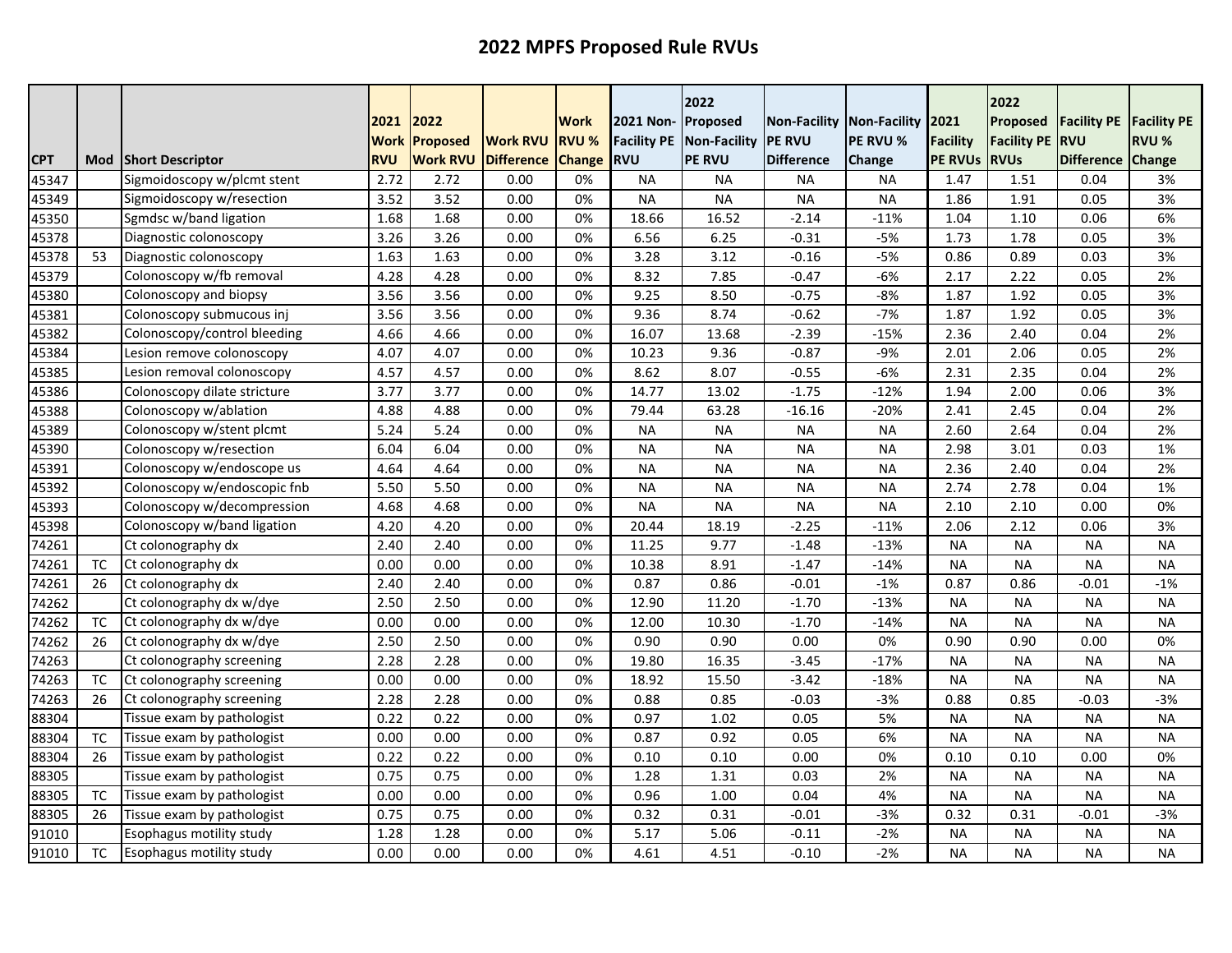|            |           |                                 | 2021<br><b>Work</b> | 2022                               | <b>Work RVU</b>   | <b>Work</b><br><b>RVU %</b> | 2021 Non-<br><b>Facility PE</b> | 2022<br>Proposed              | <b>Non-Facility</b><br><b>PE RVU</b> | Non-Facility 2021<br>PE RVU % | <b>Facility</b> | 2022<br>Proposed<br><b>Facility PE</b> | <b>Facility PE</b><br><b>RVU</b> | <b>Facility PE</b><br><b>RVU %</b> |
|------------|-----------|---------------------------------|---------------------|------------------------------------|-------------------|-----------------------------|---------------------------------|-------------------------------|--------------------------------------|-------------------------------|-----------------|----------------------------------------|----------------------------------|------------------------------------|
| <b>CPT</b> | Mod       | <b>Short Descriptor</b>         | <b>RVU</b>          | <b>Proposed</b><br><b>Work RVU</b> | <b>Difference</b> | <b>Change</b>               | <b>RVU</b>                      | Non-Facility<br><b>PE RVU</b> | <b>Difference</b>                    | Change                        | <b>PE RVUS</b>  | <b>RVUs</b>                            | <b>Difference</b>                | Change                             |
| 91010      | 26        | <b>Esophagus motility study</b> | 1.28                | 1.28                               | 0.00              | 0%                          | 0.56                            | 0.55                          | $-0.01$                              | $-2%$                         | 0.56            | 0.55                                   | $-0.01$                          | -2%                                |
| 91013      |           | Esophgl motil w/stim/perfus     | 0.18                | 0.18                               | 0.00              | 0%                          | 0.59                            | 0.56                          | $-0.03$                              | $-5%$                         | <b>NA</b>       | <b>NA</b>                              | <b>NA</b>                        | NA                                 |
| 91013      | <b>TC</b> | Esophgl motil w/stim/perfus     | 0.00                | 0.00                               | 0.00              | 0%                          | 0.51                            | 0.48                          | $-0.03$                              | $-6%$                         | <b>NA</b>       | <b>NA</b>                              | <b>NA</b>                        | <b>NA</b>                          |
| 91013      | 26        | Esophgl motil w/stim/perfus     | 0.18                | 0.18                               | 0.00              | 0%                          | 0.08                            | 0.08                          | 0.00                                 | 0%                            | 0.08            | 0.08                                   | 0.00                             | 0%                                 |
| 91020      |           | Gastric motility studies        | 1.44                | 1.44                               | 0.00              | 0%                          | 6.76                            | 6.47                          | $-0.29$                              | $-4%$                         | <b>NA</b>       | <b>NA</b>                              | <b>NA</b>                        | <b>NA</b>                          |
| 91020      | <b>TC</b> | Gastric motility studies        | 0.00                | 0.00                               | 0.00              | 0%                          | 6.12                            | 5.84                          | $-0.28$                              | $-5%$                         | <b>NA</b>       | <b>NA</b>                              | <b>NA</b>                        | <b>NA</b>                          |
| 91020      | 26        | Gastric motility studies        | 1.44                | 1.44                               | 0.00              | 0%                          | 0.64                            | 0.63                          | $-0.01$                              | $-2%$                         | 0.64            | 0.63                                   | $-0.01$                          | $-2%$                              |
| 91022      |           | Duodenal motility study         | 1.44                | 1.44                               | 0.00              | 0%                          | 3.64                            | 3.66                          | 0.02                                 | 1%                            | <b>NA</b>       | <b>NA</b>                              | <b>NA</b>                        | <b>NA</b>                          |
| 91022      | <b>TC</b> | Duodenal motility study         | 0.00                | 0.00                               | 0.00              | 0%                          | 3.00                            | 3.03                          | 0.03                                 | 1%                            | <b>NA</b>       | <b>NA</b>                              | <b>NA</b>                        | <b>NA</b>                          |
| 91022      | 26        | Duodenal motility study         | 1.44                | 1.44                               | 0.00              | 0%                          | 0.64                            | 0.63                          | $-0.01$                              | $-2%$                         | 0.64            | 0.63                                   | $-0.01$                          | $-2%$                              |
| 91030      |           | Acid perfusion of esophagus     | 0.91                | 0.91                               | 0.00              | 0%                          | 3.37                            | 3.33                          | $-0.04$                              | $-1%$                         | <b>NA</b>       | <b>NA</b>                              | ΝA                               | <b>NA</b>                          |
| 91030      | <b>TC</b> | Acid perfusion of esophagus     | 0.00                | 0.00                               | 0.00              | 0%                          | 2.97                            | 2.93                          | $-0.04$                              | $-1%$                         | <b>NA</b>       | <b>NA</b>                              | <b>NA</b>                        | <b>NA</b>                          |
| 91030      | 26        | Acid perfusion of esophagus     | 0.91                | 0.91                               | 0.00              | 0%                          | 0.40                            | 0.40                          | 0.00                                 | 0%                            | 0.40            | 0.40                                   | 0.00                             | 0%                                 |
| 91034      |           | Gastroesophageal reflux test    | 0.97                | 0.97                               | 0.00              | 0%                          | 4.82                            | 4.44                          | $-0.38$                              | -8%                           | <b>NA</b>       | <b>NA</b>                              | <b>NA</b>                        | <b>NA</b>                          |
| 91034      | TC        | Gastroesophageal reflux test    | 0.00                | 0.00                               | 0.00              | 0%                          | 4.40                            | 4.02                          | $-0.38$                              | $-9%$                         | <b>NA</b>       | <b>NA</b>                              | <b>NA</b>                        | <b>NA</b>                          |
| 91034      | 26        | Gastroesophageal reflux test    | 0.97                | 0.97                               | 0.00              | 0%                          | 0.42                            | 0.42                          | 0.00                                 | 0%                            | 0.42            | 0.42                                   | 0.00                             | 0%                                 |
| 91035      |           | G-esoph reflx tst w/electrod    | 1.59                | 1.59                               | 0.00              | 0%                          | 13.10                           | 11.01                         | $-2.09$                              | $-16%$                        | <b>NA</b>       | <b>NA</b>                              | <b>NA</b>                        | <b>NA</b>                          |
| 91035      | <b>TC</b> | G-esoph reflx tst w/electrod    | 0.00                | 0.00                               | 0.00              | 0%                          | 12.42                           | 10.34                         | $-2.08$                              | $-17%$                        | <b>NA</b>       | <b>NA</b>                              | <b>NA</b>                        | <b>NA</b>                          |
| 91035      | 26        | G-esoph reflx tst w/electrod    | 1.59                | 1.59                               | 0.00              | 0%                          | 0.68                            | 0.67                          | $-0.01$                              | $-1%$                         | 0.68            | 0.67                                   | $-0.01$                          | $-1%$                              |
| 91037      |           | Esoph imped function test       | 0.97                | 0.97                               | 0.00              | 0%                          | 4.10                            | 3.88                          | $-0.22$                              | $-5%$                         | <b>NA</b>       | <b>NA</b>                              | <b>NA</b>                        | <b>NA</b>                          |
| 91037      | TC        | Esoph imped function test       | 0.00                | 0.00                               | 0.00              | 0%                          | 3.68                            | 3.46                          | $-0.22$                              | $-6%$                         | <b>NA</b>       | <b>NA</b>                              | <b>NA</b>                        | <b>NA</b>                          |
| 91037      | 26        | Esoph imped function test       | 0.97                | 0.97                               | 0.00              | 0%                          | 0.42                            | 0.42                          | 0.00                                 | 0%                            | 0.42            | 0.42                                   | 0.00                             | 0%                                 |
| 91038      |           | Esoph imped funct test > 1hr    | 1.10                | 1.10                               | 0.00              | 0%                          | 12.08                           | 10.10                         | $-1.98$                              | $-16%$                        | <b>NA</b>       | <b>NA</b>                              | <b>NA</b>                        | <b>NA</b>                          |
| 91038      | <b>TC</b> | Esoph imped funct test > 1hr    | 0.00                | 0.00                               | 0.00              | 0%                          | 11.60                           | 9.62                          | $-1.98$                              | $-17%$                        | <b>NA</b>       | <b>NA</b>                              | <b>NA</b>                        | <b>NA</b>                          |
| 91038      | 26        | Esoph imped funct test > 1hr    | 1.10                | 1.10                               | 0.00              | 0%                          | 0.48                            | 0.48                          | 0.00                                 | 0%                            | 0.48            | 0.48                                   | 0.00                             | 0%                                 |
| 91040      |           | Esoph balloon distension tst    | 0.97                | 0.97                               | 0.00              | 0%                          | 15.08                           | 13.17                         | $-1.91$                              | $-13%$                        | <b>NA</b>       | <b>NA</b>                              | <b>NA</b>                        | <b>NA</b>                          |
| 91040      | TC        | Esoph balloon distension tst    | 0.00                | 0.00                               | 0.00              | 0%                          | 14.67                           | 12.77                         | $-1.90$                              | $-13%$                        | <b>NA</b>       | <b>NA</b>                              | <b>NA</b>                        | NA                                 |
| 91040      | 26        | Esoph balloon distension tst    | 0.97                | 0.97                               | 0.00              | 0%                          | 0.41                            | 0.40                          | $-0.01$                              | $-2%$                         | 0.41            | 0.40                                   | $-0.01$                          | $-2%$                              |
| 91065      |           | Breath hydrogen/methane test    | 0.20                | 0.20                               | 0.00              | 0%                          | 2.48                            | 2.37                          | $-0.11$                              | $-4%$                         | <b>NA</b>       | <b>NA</b>                              | <b>NA</b>                        | <b>NA</b>                          |
| 91065      | <b>TC</b> | Breath hydrogen/methane test    | 0.00                | 0.00                               | 0.00              | 0%                          | 2.39                            | 2.29                          | $-0.10$                              | $-4%$                         | <b>NA</b>       | <b>NA</b>                              | <b>NA</b>                        | <b>NA</b>                          |
| 91065      | 26        | Breath hydrogen/methane test    | 0.20                | 0.20                               | 0.00              | 0%                          | 0.09                            | 0.08                          | $-0.01$                              | $-11%$                        | 0.09            | 0.08                                   | $-0.01$                          | $-11%$                             |
| 9111X      |           | Gi trc img intral colon         | <b>NA</b>           | 2.41                               | <b>NA</b>         | <b>NA</b>                   | <b>NA</b>                       | 20.73                         | <b>NA</b>                            | <b>NA</b>                     | <b>NA</b>       | <b>NA</b>                              | <b>NA</b>                        | <b>NA</b>                          |
| 9111X      | TC        | Gi trc img intral colon         | <b>NA</b>           | 0.00                               | <b>NA</b>         | <b>NA</b>                   | <b>NA</b>                       | 19.76                         | <b>NA</b>                            | <b>NA</b>                     | <b>NA</b>       | <b>NA</b>                              | <b>NA</b>                        | <b>NA</b>                          |
| 9111X      | 26        | Gi trc img intral colon         | <b>NA</b>           | 2.41                               | <b>NA</b>         | <b>NA</b>                   | <b>NA</b>                       | 0.97                          | <b>NA</b>                            | <b>NA</b>                     | <b>NA</b>       | 0.97                                   | <b>NA</b>                        | <b>NA</b>                          |
| 91110      |           | Gi tract capsule endoscopy      | 2.49                | 2.24                               | $-0.25$           | $-10%$                      | 22.79                           | 17.90                         | $-4.89$                              | $-21%$                        | <b>NA</b>       | <b>NA</b>                              | <b>NA</b>                        | <b>NA</b>                          |
| 91110      | <b>TC</b> | Gi tract capsule endoscopy      | 0.00                | 0.00                               | 0.00              | 0%                          | 21.69                           | 16.93                         | $-4.76$                              | $-22%$                        | <b>NA</b>       | <b>NA</b>                              | <b>NA</b>                        | <b>NA</b>                          |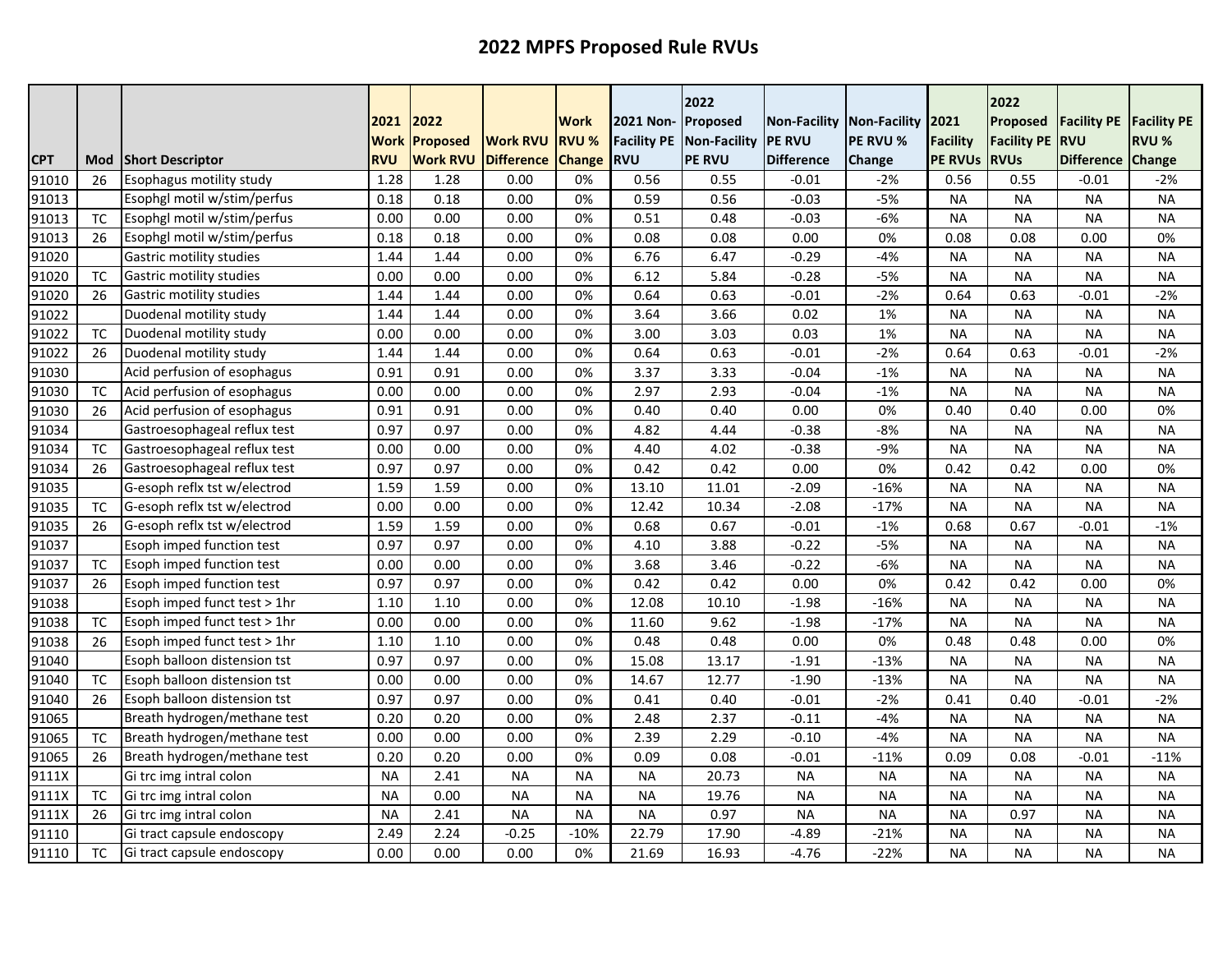|            |           |                              | 2021<br><b>Work</b> | 2022<br>Proposed | <b>Work RVU</b> | Work<br><b>RVU %</b> | 2021 Non- Proposed<br><b>Facility PE</b> | 2022<br>Non-Facility | Non-Facility<br><b>IPE RVU</b> | Non-Facility<br>PE RVU % | 2021<br><b>Facility</b> | 2022<br>Proposed<br><b>Facility PE</b> | <b>Facility PE</b><br><b>RVU</b> | <b>Facility PE</b><br><b>RVU %</b> |
|------------|-----------|------------------------------|---------------------|------------------|-----------------|----------------------|------------------------------------------|----------------------|--------------------------------|--------------------------|-------------------------|----------------------------------------|----------------------------------|------------------------------------|
| <b>CPT</b> | Mod       | <b>Short Descriptor</b>      | <b>RVU</b>          | <b>Work RVU</b>  | Difference      | <b>Change</b>        | <b>RVU</b>                               | <b>PE RVU</b>        | <b>Difference</b>              | Change                   | <b>PE RVUS</b>          | <b>RVUs</b>                            | <b>Difference</b>                | Change                             |
| 91110      | 26        | Gi tract capsule endoscopy   | 2.49                | 2.24             | $-0.25$         | $-10%$               | 1.10                                     | 0.97                 | $-0.13$                        | $-12%$                   | 1.10                    | 0.97                                   | $-0.13$                          | -12%                               |
| 91111      |           | Esophageal capsule endoscopy | 1.00                | 1.00             | 0.00            | 0%                   | 26.74                                    | 22.90                | $-3.84$                        | $-14%$                   | <b>NA</b>               | <b>NA</b>                              | <b>NA</b>                        | NA                                 |
| 91111      | <b>TC</b> | Esophageal capsule endoscopy | 0.00                | 0.00             | 0.00            | 0%                   | 26.30                                    | 22.51                | $-3.79$                        | $-14%$                   | <b>NA</b>               | <b>NA</b>                              | <b>NA</b>                        | <b>NA</b>                          |
| 91111      | 26        | Esophageal capsule endoscopy | 1.00                | 1.00             | 0.00            | 0%                   | 0.44                                     | 0.39                 | $-0.05$                        | $-11%$                   | 0.44                    | 0.39                                   | $-0.05$                          | $-11%$                             |
| 91112      |           | Gi wireless capsule measure  | 2.10                | 2.10             | 0.00            | 0%                   | 47.04                                    | 41.84                | $-5.20$                        | $-11%$                   | <b>NA</b>               | <b>NA</b>                              | <b>NA</b>                        | <b>NA</b>                          |
| 91112      | <b>TC</b> | Gi wireless capsule measure  | 0.00                | 0.00             | 0.00            | 0%                   | 46.11                                    | 40.93                | $-5.18$                        | $-11%$                   | <b>NA</b>               | <b>NA</b>                              | <b>NA</b>                        | <b>NA</b>                          |
| 91112      | 26        | Gi wireless capsule measure  | 2.10                | 2.10             | 0.00            | 0%                   | 0.93                                     | 0.91                 | $-0.02$                        | $-2%$                    | 0.93                    | 0.91                                   | $-0.02$                          | $-2%$                              |
| 91117      |           | Colon motility 6 hr study    | 2.45                | 2.45             | 0.00            | 0%                   | <b>NA</b>                                | <b>NA</b>            | <b>NA</b>                      | <b>NA</b>                | 1.36                    | 1.40                                   | 0.04                             | 3%                                 |
| 91120      |           | <b>Rectal sensation test</b> | 0.97                | 0.97             | 0.00            | 0%                   | 14.68                                    | 12.76                | $-1.92$                        | $-13%$                   | <b>NA</b>               | <b>NA</b>                              | <b>NA</b>                        | <b>NA</b>                          |
| 91120      | <b>TC</b> | <b>Rectal sensation test</b> | 0.00                | 0.00             | 0.00            | 0%                   | 14.28                                    | 12.36                | $-1.92$                        | $-13%$                   | <b>NA</b>               | <b>NA</b>                              | <b>NA</b>                        | <b>NA</b>                          |
| 91120      | 26        | <b>Rectal sensation test</b> | 0.97                | 0.97             | 0.00            | 0%                   | 0.40                                     | 0.40                 | 0.00                           | 0%                       | 0.40                    | 0.40                                   | 0.00                             | 0%                                 |
| 91122      |           | Anal pressure record         | 1.77                | 1.77             | 0.00            | 0%                   | 6.11                                     | 5.96                 | $-0.15$                        | $-2%$                    | <b>NA</b>               | <b>NA</b>                              | <b>NA</b>                        | <b>NA</b>                          |
| 91122      | <b>TC</b> | Anal pressure record         | 0.00                | 0.00             | 0.00            | 0%                   | 5.41                                     | 5.27                 | $-0.14$                        | $-3%$                    | <b>NA</b>               | <b>NA</b>                              | <b>NA</b>                        | <b>NA</b>                          |
| 91122      | 26        | Anal pressure record         | 1.77                | 1.77             | 0.00            | 0%                   | 0.70                                     | 0.69                 | $-0.01$                        | $-1%$                    | 0.70                    | 0.69                                   | $-0.01$                          | $-1%$                              |
| 91132      |           | Electrogastrography          | 0.52                | 0.52             | 0.00            | 0%                   | 11.72                                    | 11.55                | $-0.17$                        | $-1%$                    | <b>NA</b>               | <b>NA</b>                              | <b>NA</b>                        | <b>NA</b>                          |
| 91132      | <b>TC</b> | Electrogastrography          | 0.00                | 0.00             | 0.00            | 0%                   | 11.49                                    | 11.32                | $-0.17$                        | $-1%$                    | <b>NA</b>               | <b>NA</b>                              | <b>NA</b>                        | <b>NA</b>                          |
| 91132      | 26        | Electrogastrography          | 0.52                | 0.52             | 0.00            | 0%                   | 0.23                                     | 0.23                 | 0.00                           | 0%                       | 0.23                    | 0.23                                   | 0.00                             | 0%                                 |
| 91133      |           | Electrogastrography w/test   | 0.66                | 0.66             | 0.00            | 0%                   | 12.25                                    | 12.02                | $-0.23$                        | $-2%$                    | <b>NA</b>               | <b>NA</b>                              | <b>NA</b>                        | <b>NA</b>                          |
| 91133      | TC        | Electrogastrography w/test   | 0.00                | 0.00             | 0.00            | 0%                   | 11.96                                    | 11.73                | $-0.23$                        | $-2%$                    | <b>NA</b>               | <b>NA</b>                              | <b>NA</b>                        | <b>NA</b>                          |
| 91133      | 26        | Electrogastrography w/test   | 0.66                | 0.66             | 0.00            | 0%                   | 0.29                                     | 0.29                 | 0.00                           | 0%                       | 0.29                    | 0.29                                   | 0.00                             | 0%                                 |
| 91200      |           | Liver elastography           | 0.21                | 0.21             | 0.00            | 0%                   | 0.71                                     | 0.69                 | $-0.02$                        | $-3%$                    | <b>NA</b>               | <b>NA</b>                              | <b>NA</b>                        | <b>NA</b>                          |
| 91200      | <b>TC</b> | Liver elastography           | 0.00                | 0.00             | 0.00            | 0%                   | 0.61                                     | 0.60                 | $-0.01$                        | $-2%$                    | <b>NA</b>               | <b>NA</b>                              | <b>NA</b>                        | <b>NA</b>                          |
| 91200      | 26        | Liver elastography           | 0.21                | 0.21             | 0.00            | 0%                   | 0.10                                     | 0.09                 | $-0.01$                        | $-10%$                   | 0.10                    | 0.09                                   | $-0.01$                          | $-10%$                             |
| 96360      |           | Hydration iv infusion init   | 0.17                | 0.17             | 0.00            | 0%                   | 0.85                                     | 0.73                 | $-0.12$                        | $-14%$                   | <b>NA</b>               | <b>NA</b>                              | <b>NA</b>                        | <b>NA</b>                          |
| 96361      |           | Hydrate iv infusion add-on   | 0.09                | 0.09             | 0.00            | 0%                   | 0.30                                     | 0.26                 | $-0.04$                        | $-13%$                   | <b>NA</b>               | <b>NA</b>                              | <b>NA</b>                        | <b>NA</b>                          |
| 96365      |           | Ther/proph/diag iv inf init  | 0.21                | 0.21             | 0.00            | 0%                   | 1.86                                     | 1.61                 | $-0.25$                        | $-13%$                   | <b>NA</b>               | <b>NA</b>                              | <b>NA</b>                        | <b>NA</b>                          |
| 96366      |           | Ther/proph/diag iv inf addon | 0.18                | 0.18             | 0.00            | 0%                   | 0.45                                     | 0.41                 | $-0.04$                        | $-9%$                    | <b>NA</b>               | <b>NA</b>                              | <b>NA</b>                        | <b>NA</b>                          |
| 96367      |           | Tx/proph/dg addl seq iv inf  | 0.19                | 0.19             | 0.00            | 0%                   | 0.71                                     | 0.62                 | $-0.09$                        | $-13%$                   | <b>NA</b>               | <b>NA</b>                              | <b>NA</b>                        | <b>NA</b>                          |
| 96368      |           | Ther/diag concurrent inf     | 0.17                | 0.17             | 0.00            | 0%                   | 0.43                                     | 0.39                 | $-0.04$                        | $-9%$                    | <b>NA</b>               | <b>NA</b>                              | <b>NA</b>                        | <b>NA</b>                          |
| 96369      |           | Sc ther infusion up to 1 hr  | 0.21                | 0.21             | 0.00            | 0%                   | 4.32                                     | 3.79                 | $-0.53$                        | $-12%$                   | <b>NA</b>               | <b>NA</b>                              | <b>NA</b>                        | <b>NA</b>                          |
| 96370      |           | Sc ther infusion addl hr     | 0.18                | 0.18             | 0.00            | 0%                   | 0.25                                     | 0.30                 | 0.05                           | 20%                      | <b>NA</b>               | <b>NA</b>                              | <b>NA</b>                        | <b>NA</b>                          |
| 96371      |           | Sc ther infusion reset pump  | 0.00                | 0.00             | 0.00            | 0%                   | 1.89                                     | 1.53                 | $-0.36$                        | $-19%$                   | <b>NA</b>               | <b>NA</b>                              | <b>NA</b>                        | <b>NA</b>                          |
| 96372      |           | Ther/proph/diag inj sc/im    | 0.17                | 0.17             | 0.00            | 0%                   | 0.23                                     | 0.25                 | 0.02                           | 9%                       | <b>NA</b>               | <b>NA</b>                              | <b>NA</b>                        | <b>NA</b>                          |
| 96413      |           | Chemo iv infusion 1 hr       | 0.28                | 0.28             | 0.00            | 0%                   | 3.88                                     | 3.34                 | $-0.54$                        | $-14%$                   | <b>NA</b>               | <b>NA</b>                              | <b>NA</b>                        | <b>NA</b>                          |
| 96415      |           | Chemo iv infusion addl hr    | 0.19                | 0.19             | 0.00            | 0%                   | 0.69                                     | 0.60                 | $-0.09$                        | $-13%$                   | <b>NA</b>               | <b>NA</b>                              | <b>NA</b>                        | <b>NA</b>                          |
| 96570      |           | Photodynmc tx 30 min add-on  | 1.10                | 1.10             | 0.00            | 0%                   | 0.35                                     | 0.31                 | $-0.04$                        | $-11%$                   | 0.35                    | 0.31                                   | $-0.04$                          | $-11%$                             |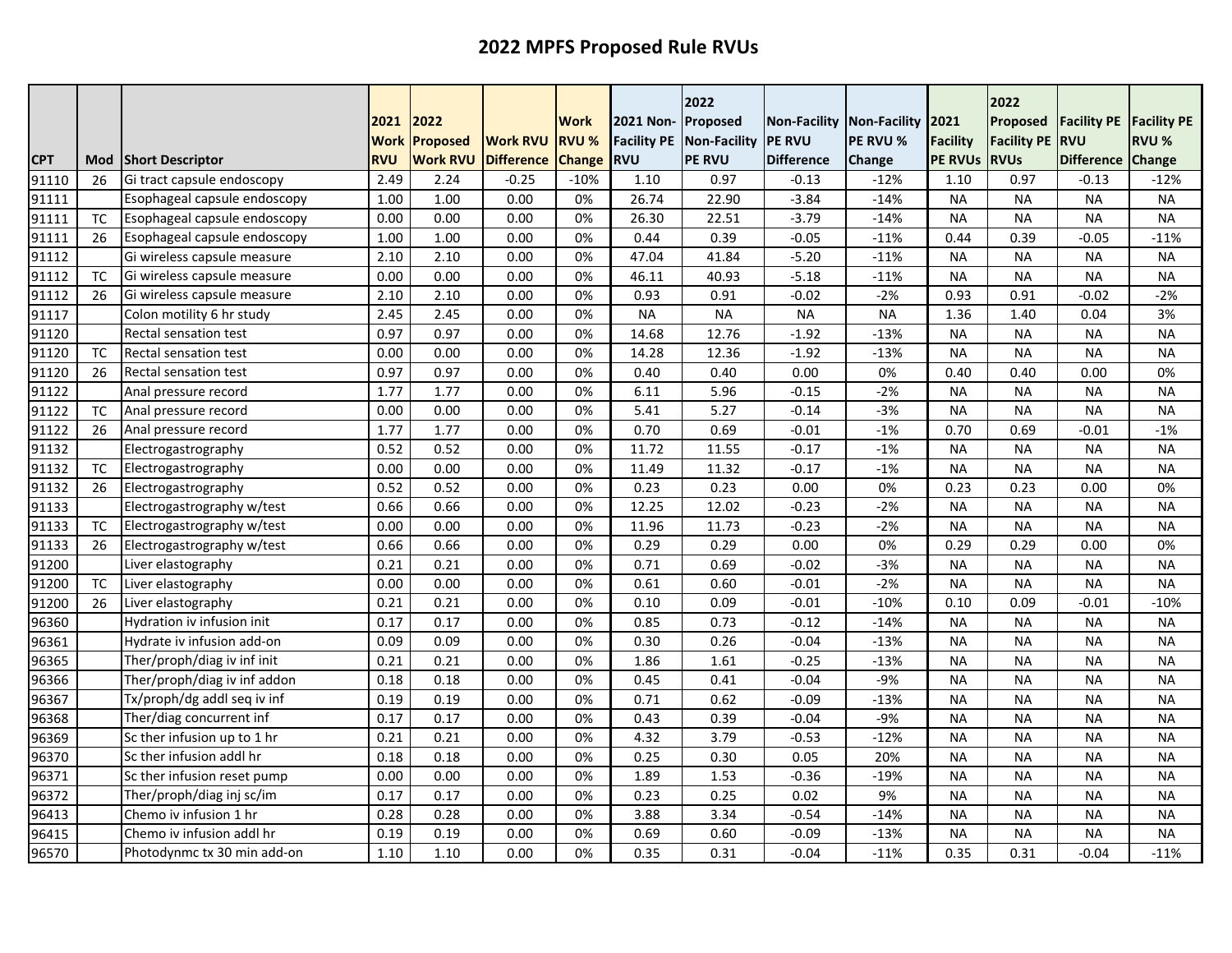|            |    |                              | 2021 2022   | <b>Work Proposed</b> | <b>IWork RVU IRVU %</b>               | <b>IWork</b> | 2021 Non- Proposed | 2022<br><b>Facility PE Non-Facility PE RVU</b> | Non-Facility Non-Facility 2021 | <b>IPE RVU %</b> | Facility            | 2022<br><b>Facility PE RVU</b> | <b>Proposed Facility PE Facility PE</b> | <b>IRVU %</b> |
|------------|----|------------------------------|-------------|----------------------|---------------------------------------|--------------|--------------------|------------------------------------------------|--------------------------------|------------------|---------------------|--------------------------------|-----------------------------------------|---------------|
| <b>CPT</b> |    | <b>Mod Short Descriptor</b>  | <b>IRVU</b> |                      | <b>Work RVU Difference Change RVU</b> |              |                    | <b>IPE RVU</b>                                 | <b>IDifference</b>             | <b>Change</b>    | <b>PE RVUS RVUS</b> |                                | Difference Change                       |               |
| 96571      |    | Photodynamic tx addl 15 min  | 0.55        | 0.55                 | 0.00                                  | 0%           | 0.16               | 0.15                                           | $-0.01$                        | -6%              | 0.16                | 0.15                           | $-0.01$                                 | -6%           |
| G0104      |    | Ca screen;flexi sigmoidscope | 0.84        | 0.84                 | 0.00                                  | 0%           | 4.65               | 4.43                                           | $-0.22$                        | $-5%$            | 0.67                | 0.74                           | 0.07                                    | 10%           |
| G0105      |    | Colorectal scrn; hi risk ind | 3.26        | 3.26                 | 0.00                                  | 0%           | 6.56               | 6.25                                           | $-0.31$                        | $-5%$            | 1.73                | 1.78                           | 0.05                                    | 3%            |
| G0105      | 53 | Colorectal scrn; hi risk ind | 1.63        | 1.63                 | 0.00                                  | 0%           | 3.28               | 3.12                                           | $-0.16$                        | $-5%$            | 0.86                | 0.89                           | 0.03                                    | 3%            |
| G0121      |    | Colon ca scrn not hi rsk ind | 3.26        | 3.26                 | 0.00                                  | 0%           | 6.56               | 6.25                                           | $-0.31$                        | $-5%$            | 1.73                | 1.78                           | 0.05                                    | 3%            |
| G0121      | 53 | Colon ca scrn not hi rsk ind | 1.63        | 1.63                 | 0.00                                  | 0%           | 3.28               | 3.12                                           | $-0.16$                        | $-5%$            | 0.86                | 0.89                           | 0.03                                    | 3%            |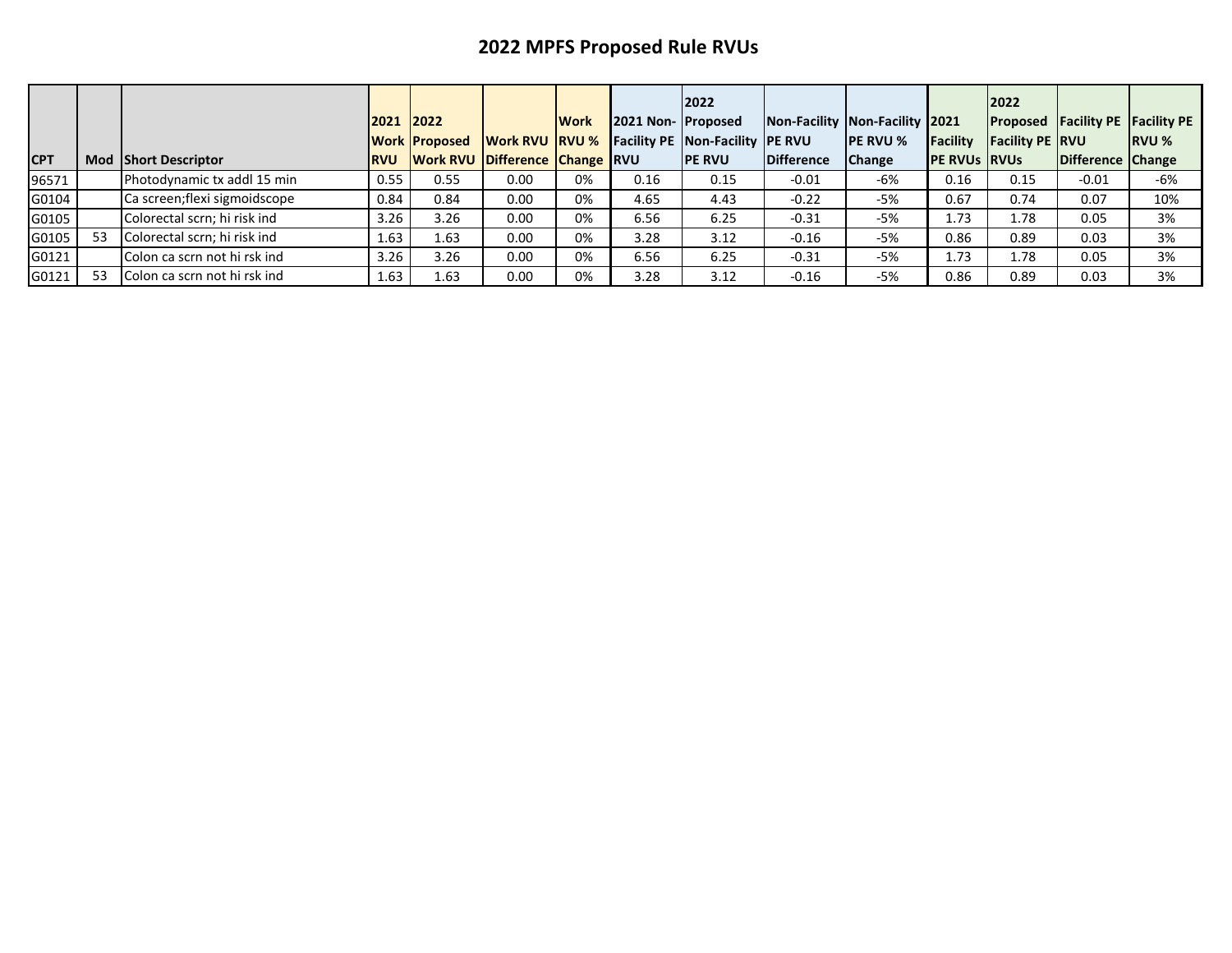|            |     |                              | 2021<br>Malpractice Malpractice | 2022<br><b>Proposed</b> | Malpractice<br><b>RVU</b> | <b>Malpractice</b><br><b>RVU %</b> |
|------------|-----|------------------------------|---------------------------------|-------------------------|---------------------------|------------------------------------|
| <b>CPT</b> | Mod | <b>Short Descriptor</b>      | <b>RVU</b>                      | <b>RVU</b>              | <b>Difference</b>         | Change                             |
| 43197      |     | Esophagoscopy flex dx brush  | 0.23                            | 0.24                    | 0.01                      | 4%                                 |
| 43198      |     | Esophagosc flex trnsn biopy  | 0.25                            | 0.25                    | 0.00                      | 0%                                 |
| 43200      |     | Esophagoscopy flexible brush | 0.21                            | 0.21                    | 0.00                      | 0%                                 |
| 43201      |     | Esoph scope w/submucous inj  | 0.23                            | 0.25                    | 0.02                      | 9%                                 |
| 43202      |     | Esophagoscopy flex biopsy    | 0.22                            | 0.22                    | 0.00                      | 0%                                 |
| 43204      |     | Esoph scope w/sclerosis inj  | 0.25                            | 0.26                    | 0.01                      | 4%                                 |
| 43205      |     | Esophagus endoscopy/ligation | 0.26                            | 0.27                    | 0.01                      | 4%                                 |
| 43206      |     | Esoph optical endomicroscopy | 0.25                            | 0.25                    | 0.00                      | 0%                                 |
| 43210      |     | Egd esophagogastrc fndoplsty | 1.25                            | 1.31                    | 0.06                      | 5%                                 |
| 43211      |     | Esophagoscop mucosal resect  | 0.45                            | 0.46                    | 0.01                      | 2%                                 |
| 43212      |     | Esophagoscop stent placement | 0.56                            | 0.57                    | 0.01                      | 2%                                 |
| 43213      |     | Esophagoscopy retro balloon  | 0.68                            | 0.71                    | 0.03                      | 4%                                 |
| 43214      |     | Esophagosc dilate balloon 30 | 0.43                            | 0.46                    | 0.03                      | 7%                                 |
| 43215      |     | Esophagoscopy flex remove fb | 0.34                            | 0.36                    | 0.02                      | 6%                                 |
| 43216      |     | Esophagoscopy lesion removal | 0.26                            | 0.27                    | 0.01                      | 4%                                 |
| 43217      |     | Esophagoscopy snare les remv | 0.30                            | 0.31                    | 0.01                      | 3%                                 |
| 43220      |     | Esophagoscopy balloon <30mm  | 0.26                            | 0.26                    | 0.00                      | 0%                                 |
| 43226      |     | Esoph endoscopy dilation     | 0.33                            | 0.34                    | 0.01                      | 3%                                 |
| 43227      |     | Esophagoscopy control bleed  | 0.33                            | 0.35                    | 0.02                      | 6%                                 |
| 43229      |     | Esophagoscopy lesion ablate  | 0.42                            | 0.42                    | 0.00                      | 0%                                 |
| 43231      |     | Esophagoscop ultrasound exam | 0.28                            | 0.30                    | 0.02                      | 7%                                 |
| 43232      |     | Esophagoscopy w/us needle bx | 0.37                            | 0.37                    | 0.00                      | 0%                                 |
| 43235      |     | Egd diagnostic brush wash    | 0.25                            | 0.25                    | 0.00                      | 0%                                 |
| 43233      |     | Egd balloon dil esoph30 mm/> | 0.59                            | 0.59                    | 0.00                      | 0%                                 |
| 43236      |     | Uppr gi scope w/submuc inj   | 0.26                            | 0.27                    | 0.01                      | 4%                                 |
| 43237      |     | Endoscopic us exam esoph     | 0.37                            | 0.37                    | 0.00                      | 0%                                 |
| 43238      |     | Egd us fine needle bx/aspir  | 0.45                            | 0.46                    | 0.01                      | 2%                                 |
| 43239      |     | Egd biopsy single/multiple   | 0.26                            | 0.28                    | 0.02                      | 8%                                 |
| 43240      |     | Egd w/transmural drain cyst  | 0.76                            | 0.79                    | 0.03                      | 4%                                 |
| 43241      |     | Egd tube/cath insertion      | 0.28                            | 0.30                    | 0.02                      | 7%                                 |
| 43242      |     | Egd us fine needle bx/aspir  | 0.49                            | 0.52                    | 0.03                      | 6%                                 |
| 43243      |     | Egd injection varices        | 0.48                            | 0.51                    | 0.03                      | 6%                                 |
| 43244      |     | Egd varices ligation         | 0.46                            | 0.48                    | 0.02                      | 4%                                 |
| 43245      |     | Egd dilate stricture         | 0.42                            | 0.42                    | 0.00                      | 0%                                 |
| 43246      |     | Egd place gastrostomy tube   | 0.49                            | 0.53                    | 0.04                      | 8%                                 |
| 43247      |     | Egd remove foreign body      | 0.37                            | 0.37                    | 0.00                      | 0%                                 |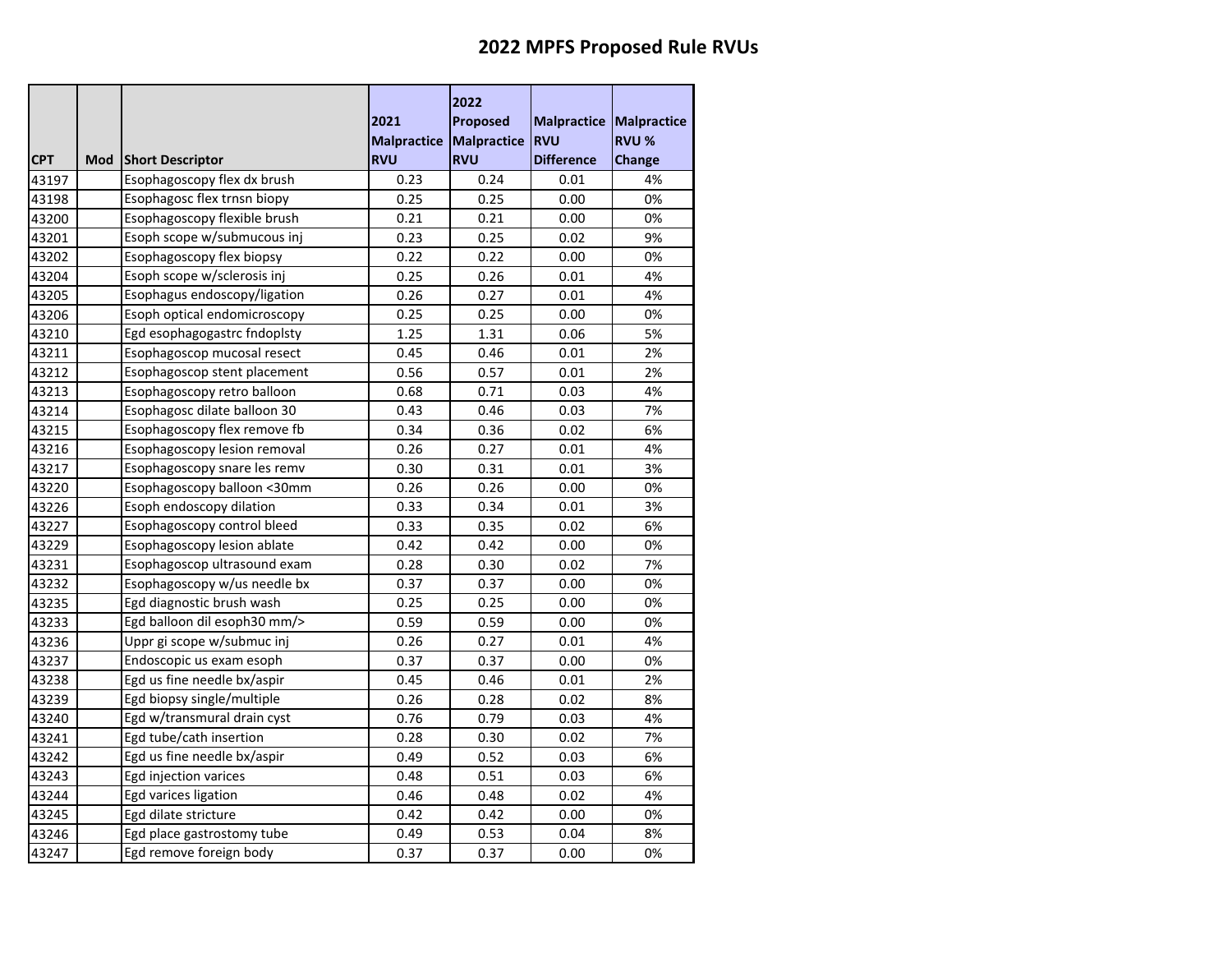|            |     |                                  | 2021<br>Malpractice Malpractice | 2022<br><b>Proposed</b> | <b>Malpractice Malpractice</b><br><b>RVU</b> | <b>RVU %</b> |
|------------|-----|----------------------------------|---------------------------------|-------------------------|----------------------------------------------|--------------|
| <b>CPT</b> | Mod | <b>Short Descriptor</b>          | <b>RVU</b>                      | <b>RVU</b>              | <b>Difference</b>                            | Change       |
| 43248      |     | Egd guide wire insertion         | 0.32                            | 0.34                    | 0.02                                         | 6%           |
| 43249      |     | Esoph egd dilation <30 mm        | 0.31                            | 0.32                    | 0.01                                         | 3%           |
| 43250      |     | Egd cautery tumor polyp          | 0.43                            | 0.42                    | $-0.01$                                      | $-2%$        |
| 43251      |     | Egd remove lesion snare          | 0.39                            | 0.39                    | 0.00                                         | 0%           |
| 43252      |     | Egd optical endomicroscopy       | 0.34                            | 0.35                    | 0.01                                         | 3%           |
| 43253      |     | Egd us transmural injxn/mark     | 0.49                            | 0.53                    | 0.04                                         | 8%           |
| 43254      |     | Egd endo mucosal resection       | 0.52                            | 0.55                    | 0.03                                         | 6%           |
| 43255      |     | Egd control bleeding any         | 0.39                            | 0.38                    | $-0.01$                                      | $-3%$        |
| 43257      |     | Egd w/thrml txmnt gerd           | 0.49                            | 0.56                    | 0.07                                         | 14%          |
| 43259      |     | Egd us exam duodenum/jejunum     | 0.43                            | 0.44                    | 0.01                                         | 2%           |
| 43266      |     | Egd endoscopic stent place       | 0.48                            | 0.51                    | 0.03                                         | 6%           |
| 43270      |     | Egd lesion ablation              | 0.44                            | 0.45                    | 0.01                                         | 2%           |
| 43260      |     | Ercp w/specimen collection       | 0.63                            | 0.65                    | 0.02                                         | 3%           |
| 43261      |     | Endo cholangiopancreatograph     | 0.65                            | 0.67                    | 0.02                                         | 3%           |
| 43262      |     | Endo cholangiopancreatograph     | 0.70                            | 0.72                    | 0.02                                         | 3%           |
| 43263      |     | Ercp sphincter pressure meas     | 0.74                            | 0.73                    | $-0.01$                                      | $-1%$        |
| 43264      |     | Ercp remove duct calculi         | 0.71                            | 0.73                    | 0.02                                         | 3%           |
| 43265      |     | Ercp lithotripsy calculi         | 0.85                            | 0.87                    | 0.02                                         | 2%           |
| 43273      |     | Endoscopic pancreatoscopy        | 0.25                            | 0.25                    | 0.00                                         | 0%           |
| 43274      |     | Ercp duct stent placement        | 0.92                            | 0.93                    | 0.01                                         | 1%           |
| 43275      |     | Ercp remove forgn body duct      | 0.74                            | 0.76                    | 0.02                                         | 3%           |
| 43276      |     | Ercp stent exchange w/dilate     | 0.94                            | 0.96                    | 0.02                                         | 2%           |
| 43277      |     | Ercp ea duct/ampulla dilate      | 0.74                            | 0.75                    | 0.01                                         | 1%           |
| 43278      |     | Ercp lesion ablate w/dilate      | 0.85                            | 0.86                    | 0.01                                         | 1%           |
| 434XX      |     | Lower esophageal myotomy (POEM)  | <b>NA</b>                       | 1.92                    | <b>NA</b>                                    | NA           |
| 44360      |     | Small bowel endoscopy            | 0.26                            | 0.28                    | 0.02                                         | 8%           |
| 44361      |     | Small bowel endoscopy/biopsy     | 0.30                            | 0.31                    | 0.01                                         | 3%           |
| 44363      |     | S bowel endoscope/foreign body   | 0.38                            | 0.37                    | $-0.01$                                      | $-3%$        |
| 44364      |     | Small bowel endoscopy/snare      | 0.39                            | 0.39                    | 0.00                                         | 0%           |
| 44365      |     | S bowel endoscope/hot biopsy     | 0.34                            | 0.35                    | 0.01                                         | 3%           |
| 44366      |     | S bowel endoscope/ctrl bleeding  | 0.45                            | 0.47                    | 0.02                                         | 4%           |
| 44369      |     | Small bowel endoscopy/ablate     | 0.46                            | 0.48                    | 0.02                                         | 4%           |
| 44370      |     | Small bowel endoscopy/stent      | 0.49                            | 0.53                    | 0.04                                         | 8%           |
| 44372      |     | S bowel endoscope/place J-tube   | 0.52                            | 0.55                    | 0.03                                         | 6%           |
| 44373      |     | S bowel endoscope/convert J-tube | 0.43                            | 0.44                    | 0.01                                         | 2%           |
| 44376      |     | S bowel endoscopy, enteroscopy   | 0.53                            | 0.56                    | 0.03                                         | 6%           |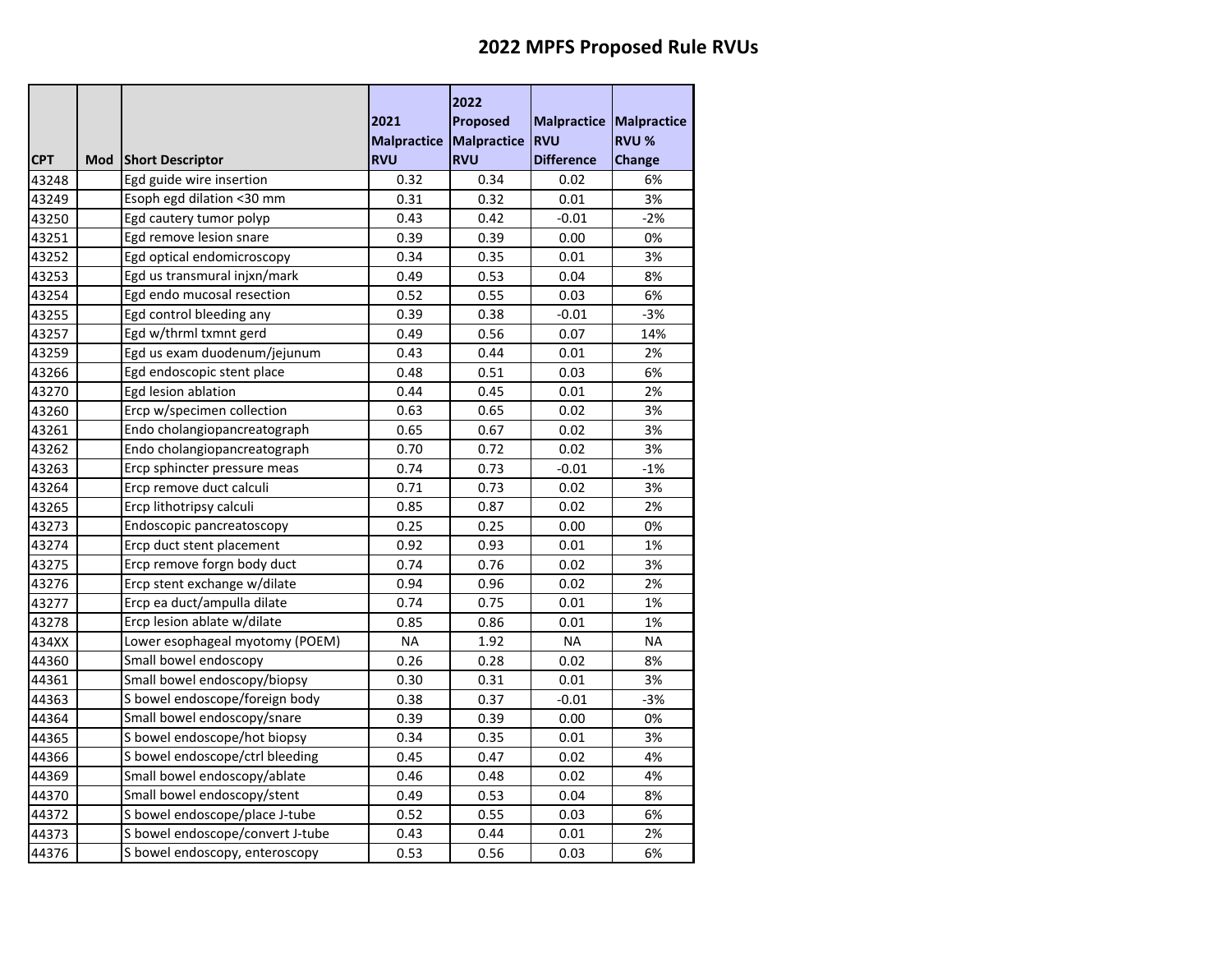|            |     |                                      | 2021<br>Malpractice Malpractice | 2022<br>Proposed | Malpractice<br><b>RVU</b> | <b>Malpractice</b><br><b>RVU %</b> |
|------------|-----|--------------------------------------|---------------------------------|------------------|---------------------------|------------------------------------|
| <b>CPT</b> | Mod | <b>Short Descriptor</b>              | <b>RVU</b>                      | <b>RVU</b>       | <b>Difference</b>         | Change                             |
| 44377      |     | S bowel endoscopy, enteroscopy/bx    | 0.59                            | 0.60             | 0.01                      | 2%                                 |
| 44378      |     | S bowel endoscope/ctrl bleeding      | 0.74                            | 0.77             | 0.03                      | 4%                                 |
| 44379      |     | S bowel endoscope, enteroscopy/stent | 0.78                            | 0.80             | 0.02                      | 3%                                 |
| 44380      |     | Ileoscopy thru stoma                 | 0.10                            | 0.10             | 0.00                      | 0%                                 |
| 44381      |     | Small bowel endoscopy br/wa          | 0.17                            | 0.17             | 0.00                      | 0%                                 |
| 44382      |     | Ileoscopy thru stoma/biopsy          | 0.14                            | 0.13             | $-0.01$                   | $-7%$                              |
| 44384      |     | Small bowel endoscopy                | 0.34                            | 0.35             | 0.01                      | 3%                                 |
| 44385      |     | Endoscopy of bowel pouch             | 0.15                            | 0.16             | 0.01                      | 7%                                 |
| 44386      |     | Endoscopy bowel pouch/biop           | 0.17                            | 0.18             | 0.01                      | 6%                                 |
| 44388      |     | C-stoma                              | 0.39                            | 0.39             | 0.00                      | 0%                                 |
| 44388      | 53  | C-stoma                              | 0.19                            | 0.20             | 0.01                      | 5%                                 |
| 44389      |     | C-stoma with biopsy                  | 0.38                            | 0.38             | 0.00                      | 0%                                 |
| 44390      |     | C-stoma for foreign body             | 0.41                            | 0.40             | $-0.01$                   | $-2%$                              |
| 44391      |     | C-stoma for bleeding                 | 0.46                            | 0.51             | 0.05                      | 11%                                |
| 44392      |     | C-stoma & polypectomy                | 0.49                            | 0.54             | 0.05                      | 10%                                |
| 44394      |     | C-stoma w/snare                      | 0.49                            | 0.54             | 0.05                      | 10%                                |
| 44401      |     | C-stoma with ablation                | 0.46                            | 0.48             | 0.02                      | 4%                                 |
| 44402      |     | C-stoma w/stent plcmt                | 0.49                            | 0.53             | 0.04                      | 8%                                 |
| 44403      |     | C-stoma w/resection                  | 0.59                            | 0.62             | 0.03                      | 5%                                 |
| 44404      |     | C-stoma w/injection                  | 0.37                            | 0.39             | 0.02                      | 5%                                 |
| 44405      |     | C-stoma w/dilation                   | 0.34                            | 0.36             | 0.02                      | 6%                                 |
| 44406      |     | C-stoma w/ultrasound                 | 0.44                            | 0.45             | 0.01                      | 2%                                 |
| 44407      |     | C-stoma w/ndl aspir/bx               | 0.53                            | 0.56             | 0.03                      | 6%                                 |
| 44408      |     | C-stoma w/decompression              | 0.45                            | 0.46             | 0.01                      | 2%                                 |
| 45330      |     | Diagnostic sigmoidoscopy             | 0.11                            | 0.11             | 0.00                      | 0%                                 |
| 45331      |     | Sigmoidoscopy and biopsy             | 0.14                            | 0.13             | $-0.01$                   | $-7%$                              |
| 45332      |     | Sigmoidoscopy w/fb removal           | 0.22                            | 0.22             | 0.00                      | 0%                                 |
| 45333      |     | Sigmoidoscopy & polypectomy          | 0.21                            | 0.21             | 0.00                      | 0%                                 |
| 45334      |     | Sigmoidoscopy for bleeding           | 0.22                            | 0.22             | 0.00                      | 0%                                 |
| 45335      |     | Sigmoidoscopy w/submuc inj           | 0.14                            | 0.13             | $-0.01$                   | $-7%$                              |
| 45337      |     | Sigmoidoscopy & decompress           | 0.26                            | 0.26             | 0.00                      | 0%                                 |
| 45338      |     | Sigmoidoscopy w/tumr remove          | 0.25                            | 0.26             | 0.01                      | 4%                                 |
| 45340      |     | Sig w/balloon dilation               | 0.16                            | 0.17             | 0.01                      | 6%                                 |
| 45341      |     | Sigmoidoscopy w/ultrasound           | 0.23                            | 0.24             | 0.01                      | 4%                                 |
| 45342      |     | Sigmoidoscopy w/us guide bx          | 0.32                            | 0.34             | 0.02                      | 6%                                 |
| 45346      |     | Sigmoidoscopy w/ablation             | 0.32                            | 0.34             | 0.02                      | 6%                                 |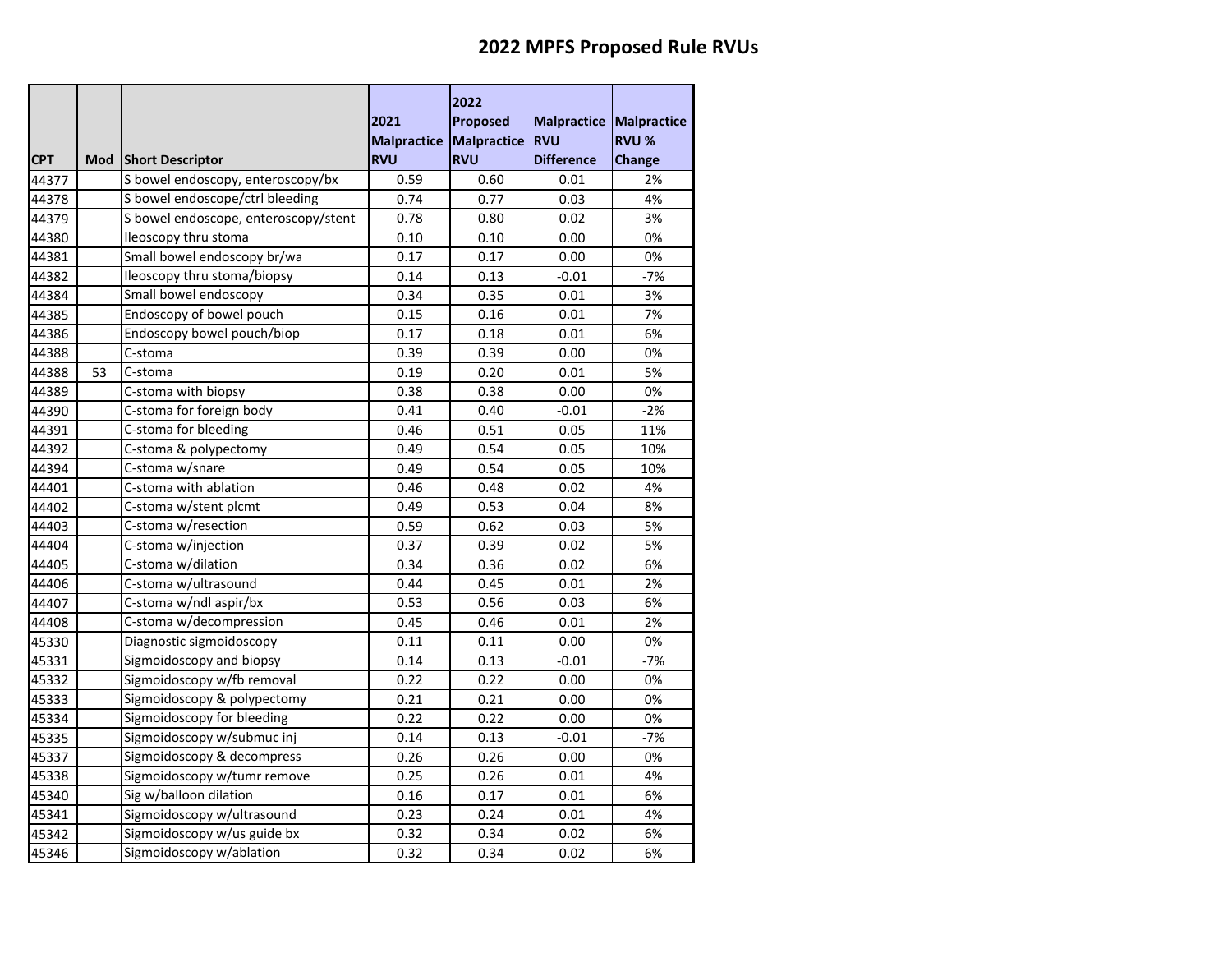|            |           |                              | 2021<br>Malpractice Malpractice | 2022<br>Proposed | Malpractice<br><b>RVU</b> | <b>Malpractice</b><br><b>RVU %</b> |
|------------|-----------|------------------------------|---------------------------------|------------------|---------------------------|------------------------------------|
| <b>CPT</b> | Mod       | <b>Short Descriptor</b>      | <b>RVU</b>                      | <b>RVU</b>       | <b>Difference</b>         | Change                             |
| 45347      |           | Sigmoidoscopy w/plcmt stent  | 0.30                            | 0.31             | 0.01                      | 3%                                 |
| 45349      |           | Sigmoidoscopy w/resection    | 0.39                            | 0.39             | 0.00                      | 0%                                 |
| 45350      |           | Sgmdsc w/band ligation       | 0.21                            | 0.21             | 0.00                      | 0%                                 |
| 45378      |           | Diagnostic colonoscopy       | 0.41                            | 0.40             | $-0.01$                   | $-2%$                              |
| 45378      | 53        | Diagnostic colonoscopy       | 0.20                            | 0.20             | 0.00                      | 0%                                 |
| 45379      |           | Colonoscopy w/fb removal     | 0.49                            | 0.53             | 0.04                      | 8%                                 |
| 45380      |           | Colonoscopy and biopsy       | 0.42                            | 0.42             | 0.00                      | 0%                                 |
| 45381      |           | Colonoscopy submucous inj    | 0.42                            | 0.40             | $-0.02$                   | $-5%$                              |
| 45382      |           | Colonoscopy/control bleeding | 0.51                            | 0.53             | 0.02                      | 4%                                 |
| 45384      |           | Lesion remove colonoscopy    | 0.56                            | 0.58             | 0.02                      | 4%                                 |
| 45385      |           | Lesion removal colonoscopy   | 0.51                            | 0.54             | 0.03                      | 6%                                 |
| 45386      |           | Colonoscopy dilate stricture | 0.45                            | 0.45             | 0.00                      | 0%                                 |
| 45388      |           | Colonoscopy w/ablation       | 0.59                            | 0.62             | 0.03                      | 5%                                 |
| 45389      |           | Colonoscopy w/stent plcmt    | 0.59                            | 0.60             | 0.01                      | 2%                                 |
| 45390      |           | Colonoscopy w/resection      | 0.64                            | 0.66             | 0.02                      | 3%                                 |
| 45391      |           | Colonoscopy w/endoscope us   | 0.48                            | 0.52             | 0.04                      | 8%                                 |
| 45392      |           | Colonoscopy w/endoscopic fnb | 0.63                            | 0.63             | 0.00                      | 0%                                 |
| 45393      |           | Colonoscopy w/decompression  | 0.59                            | 0.59             | 0.00                      | 0%                                 |
| 45398      |           | Colonoscopy w/band ligation  | 0.59                            | 0.60             | 0.01                      | 2%                                 |
| 74261      |           | Ct colonography dx           | 0.13                            | 0.14             | 0.01                      | 8%                                 |
| 74261      | TC        | Ct colonography dx           | 0.02                            | 0.03             | 0.01                      | 50%                                |
| 74261      | 26        | Ct colonography dx           | 0.11                            | 0.11             | 0.00                      | 0%                                 |
| 74262      |           | Ct colonography dx w/dye     | 0.13                            | 0.14             | 0.01                      | 8%                                 |
| 74262      | <b>TC</b> | Ct colonography dx w/dye     | 0.02                            | 0.03             | 0.01                      | 50%                                |
| 74262      | 26        | Ct colonography dx w/dye     | 0.11                            | 0.11             | 0.00                      | 0%                                 |
| 74263      |           | Ct colonography screening    | 0.12                            | 0.13             | 0.01                      | 8%                                 |
| 74263      | ТC        | Ct colonography screening    | 0.02                            | 0.03             | 0.01                      | 50%                                |
| 74263      | 26        | Ct colonography screening    | 0.10                            | 0.10             | 0.00                      | 0%                                 |
| 88304      |           | Tissue exam by pathologist   | 0.02                            | 0.02             | 0.00                      | 0%                                 |
| 88304      | <b>TC</b> | Tissue exam by pathologist   | 0.01                            | 0.01             | 0.00                      | 0%                                 |
| 88304      | 26        | Tissue exam by pathologist   | 0.01                            | 0.01             | 0.00                      | 0%                                 |
| 88305      |           | Tissue exam by pathologist   | 0.02                            | 0.02             | 0.00                      | 0%                                 |
| 88305      | ТC        | Tissue exam by pathologist   | 0.01                            | 0.01             | 0.00                      | 0%                                 |
| 88305      | 26        | Tissue exam by pathologist   | 0.01                            | 0.01             | 0.00                      | 0%                                 |
| 91010      |           | Esophagus motility study     | 0.07                            | 0.09             | 0.02                      | 29%                                |
| 91010      | ТC        | Esophagus motility study     | 0.02                            | 0.02             | 0.00                      | 0%                                 |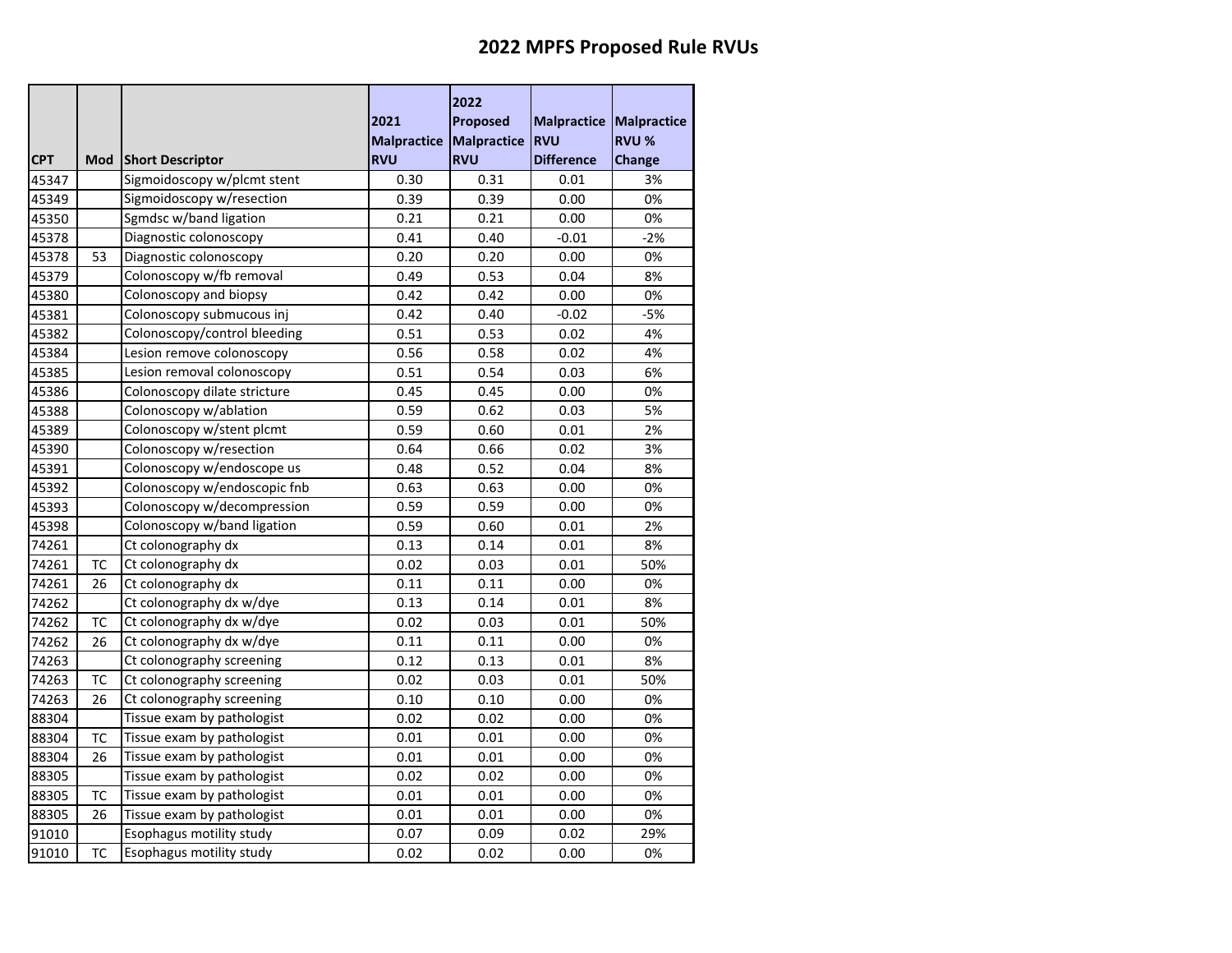|            |           |                                 | 2021                             | 2022<br>Proposed          | <b>Malpractice</b>              | <b>Malpractice</b> |
|------------|-----------|---------------------------------|----------------------------------|---------------------------|---------------------------------|--------------------|
| <b>CPT</b> |           |                                 | <b>Malpractice</b><br><b>RVU</b> | Malpractice<br><b>RVU</b> | <b>RVU</b><br><b>Difference</b> | <b>RVU %</b>       |
|            | Mod       | <b>Short Descriptor</b>         |                                  |                           |                                 | Change             |
| 91010      | 26        | Esophagus motility study        | 0.05                             | 0.07                      | 0.02                            | 40%                |
| 91013      |           | Esophgl motil w/stim/perfus     | 0.01                             | 0.01                      | 0.00                            | 0%                 |
| 91013      | ТC        | Esophgl motil w/stim/perfus     | 0.00                             | 0.00                      | 0.00                            | 0%                 |
| 91013      | 26        | Esophgl motil w/stim/perfus     | 0.01                             | 0.01                      | 0.00                            | 0%                 |
| 91020      |           | Gastric motility studies        | 0.07                             | 0.09                      | 0.02                            | 29%                |
| 91020      | TC        | Gastric motility studies        | 0.02                             | 0.03                      | 0.01                            | 50%                |
| 91020      | 26        | <b>Gastric motility studies</b> | 0.05                             | 0.06                      | 0.01                            | 20%                |
| 91022      |           | Duodenal motility study         | 0.06                             | 0.06                      | 0.00                            | 0%                 |
| 91022      | ТC        | Duodenal motility study         | 0.02                             | 0.02                      | 0.00                            | 0%                 |
| 91022      | 26        | Duodenal motility study         | 0.04                             | 0.04                      | 0.00                            | 0%                 |
| 91030      |           | Acid perfusion of esophagus     | 0.06                             | 0.05                      | $-0.01$                         | $-17%$             |
| 91030      | <b>TC</b> | Acid perfusion of esophagus     | 0.02                             | 0.02                      | 0.00                            | 0%                 |
| 91030      | 26        | Acid perfusion of esophagus     | 0.04                             | 0.03                      | $-0.01$                         | $-25%$             |
| 91034      |           | Gastroesophageal reflux test    | 0.06                             | 0.09                      | 0.03                            | 50%                |
| 91034      | ТC        | Gastroesophageal reflux test    | 0.01                             | 0.02                      | 0.01                            | 100%               |
| 91034      | 26        | Gastroesophageal reflux test    | 0.05                             | 0.07                      | 0.02                            | 40%                |
| 91035      |           | G-esoph reflx tst w/electrod    | 0.12                             | 0.13                      | 0.01                            | 8%                 |
| 91035      | <b>TC</b> | G-esoph reflx tst w/electrod    | 0.01                             | 0.02                      | 0.01                            | 100%               |
| 91035      | 26        | G-esoph reflx tst w/electrod    | 0.11                             | 0.11                      | 0.00                            | 0%                 |
| 91037      |           | Esoph imped function test       | 0.05                             | 0.06                      | 0.01                            | 20%                |
| 91037      | ТC        | Esoph imped function test       | 0.01                             | 0.02                      | 0.01                            | 100%               |
| 91037      | 26        | Esoph imped function test       | 0.04                             | 0.04                      | 0.00                            | 0%                 |
| 91038      |           | Esoph imped funct test > 1hr    | 0.05                             | 0.06                      | 0.01                            | 20%                |
| 91038      | <b>TC</b> | Esoph imped funct test > 1hr    | 0.01                             | 0.02                      | 0.01                            | 100%               |
| 91038      | 26        | Esoph imped funct test > 1hr    | 0.04                             | 0.04                      | 0.00                            | 0%                 |
| 91040      |           | Esoph balloon distension tst    | 0.06                             | 0.08                      | 0.02                            | 33%                |
| 91040      | тс        | Esoph balloon distension tst    | 0.01                             | 0.01                      | 0.00                            | 0%                 |
| 91040      | 26        | Esoph balloon distension tst    | 0.05                             | 0.07                      | 0.02                            | 40%                |
| 91065      |           | Breath hydrogen/methane test    | 0.02                             | 0.02                      | 0.00                            | 0%                 |
| 91065      | <b>TC</b> | Breath hydrogen/methane test    | 0.01                             | 0.01                      | 0.00                            | 0%                 |
| 91065      | 26        | Breath hydrogen/methane test    | 0.01                             | 0.01                      | 0.00                            | 0%                 |
| 9111X      |           | Gi trc img intral colon         | <b>NA</b>                        | 0.11                      | <b>NA</b>                       | <b>NA</b>          |
| 9111X      | тс        | Gi trc img intral colon         | <b>NA</b>                        | 0.02                      | <b>NA</b>                       | <b>NA</b>          |
| 9111X      | 26        | Gi trc img intral colon         | <b>NA</b>                        | 0.09                      | <b>NA</b>                       | <b>NA</b>          |
| 91110      |           | Gi tract capsule endoscopy      | 0.10                             | 0.08                      | -0.02                           | $-20%$             |
| 91110      | ТC        | Gi tract capsule endoscopy      | 0.01                             | 0.01                      | 0.00                            | 0%                 |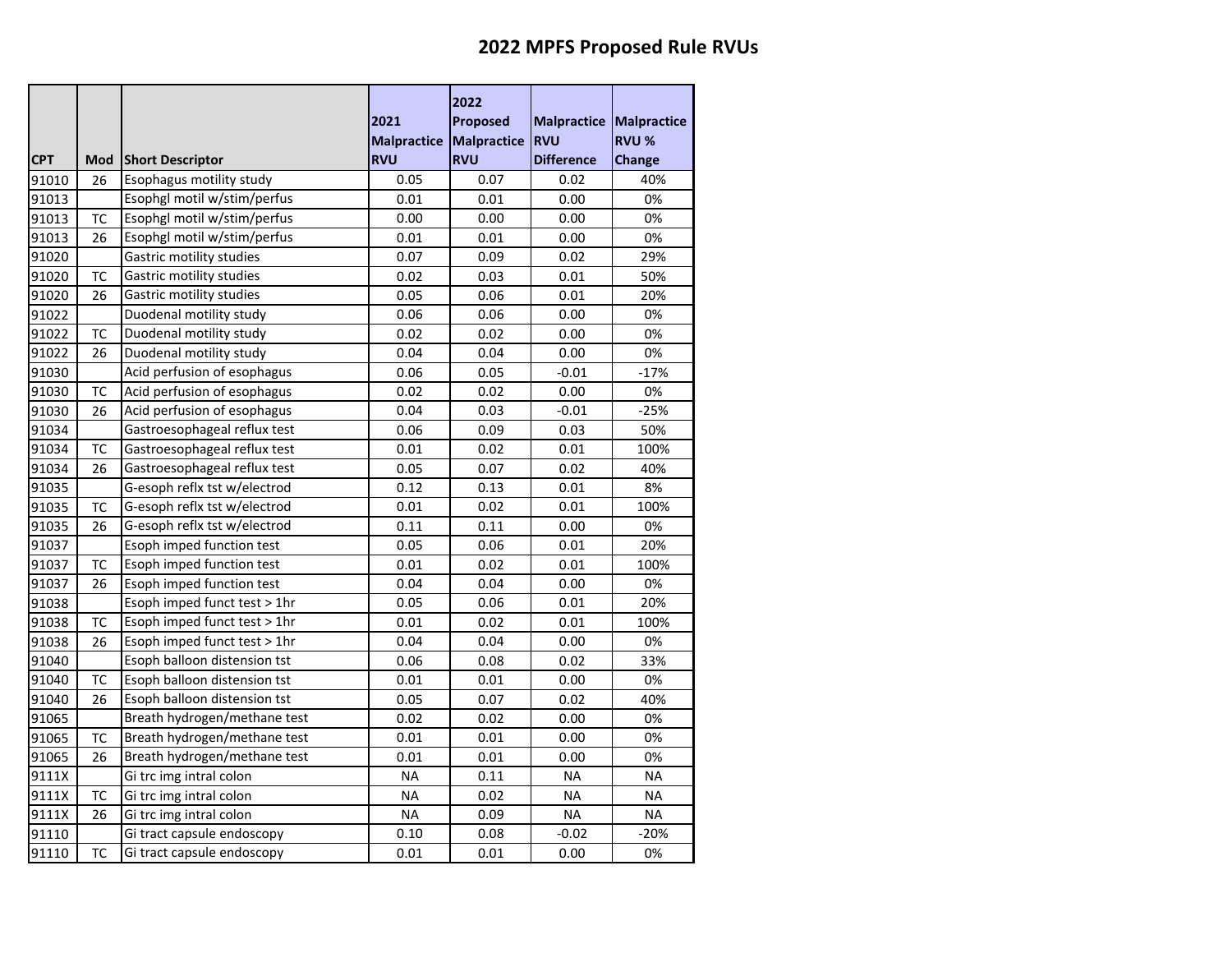|            |           |                              | 2021                    | 2022<br>Proposed | <b>Malpractice</b> | <b>Malpractice</b> |
|------------|-----------|------------------------------|-------------------------|------------------|--------------------|--------------------|
|            |           |                              | Malpractice Malpractice |                  | <b>RVU</b>         | <b>RVU %</b>       |
| <b>CPT</b> | Mod       | <b>Short Descriptor</b>      | <b>RVU</b>              | <b>RVU</b>       | <b>Difference</b>  | Change             |
| 91110      | 26        | Gi tract capsule endoscopy   | 0.09                    | 0.07             | $-0.02$            | $-22%$             |
| 91111      |           | Esophageal capsule endoscopy | 0.05                    | 0.04             | $-0.01$            | $-20%$             |
| 91111      | <b>TC</b> | Esophageal capsule endoscopy | 0.01                    | 0.01             | 0.00               | 0%                 |
| 91111      | 26        | Esophageal capsule endoscopy | 0.04                    | 0.03             | $-0.01$            | $-25%$             |
| 91112      |           | Gi wireless capsule measure  | 0.07                    | 0.09             | 0.02               | 29%                |
| 91112      | ТC        | Gi wireless capsule measure  | 0.01                    | 0.02             | 0.01               | 100%               |
| 91112      | 26        | Gi wireless capsule measure  | 0.06                    | 0.07             | 0.01               | 17%                |
| 91117      |           | Colon motility 6 hr study    | 0.15                    | 0.16             | 0.01               | 7%                 |
| 91120      |           | Rectal sensation test        | 0.06                    | 0.07             | 0.01               | 17%                |
| 91120      | TC        | Rectal sensation test        | 0.01                    | 0.01             | 0.00               | 0%                 |
| 91120      | 26        | Rectal sensation test        | 0.05                    | 0.06             | 0.01               | 20%                |
| 91122      |           | Anal pressure record         | 0.11                    | 0.12             | 0.01               | 9%                 |
| 91122      | тс        | Anal pressure record         | 0.02                    | 0.03             | 0.01               | 50%                |
| 91122      | 26        | Anal pressure record         | 0.09                    | 0.09             | 0.00               | 0%                 |
| 91132      |           | Electrogastrography          | 0.03                    | 0.03             | 0.00               | 0%                 |
| 91132      | TC        | Electrogastrography          | 0.01                    | 0.01             | 0.00               | 0%                 |
| 91132      | 26        | Electrogastrography          | 0.02                    | 0.02             | 0.00               | 0%                 |
| 91133      |           | Electrogastrography w/test   | 0.03                    | 0.03             | 0.00               | 0%                 |
| 91133      | TC        | Electrogastrography w/test   | 0.01                    | 0.01             | 0.00               | 0%                 |
| 91133      | 26        | Electrogastrography w/test   | 0.02                    | 0.02             | 0.00               | 0%                 |
| 91200      |           | Liver elastography           | 0.02                    | 0.02             | 0.00               | 0%                 |
| 91200      | <b>TC</b> | Liver elastography           | 0.01                    | 0.01             | 0.00               | 0%                 |
| 91200      | 26        | Liver elastography           | 0.01                    | 0.01             | 0.00               | 0%                 |
| 96360      |           | Hydration iv infusion init   | 0.02                    | 0.01             | $-0.01$            | $-50%$             |
| 96361      |           | Hydrate iv infusion add-on   | 0.01                    | 0.01             | 0.00               | 0%                 |
| 96365      |           | Ther/proph/diag iv inf init  | 0.04                    | 0.04             | 0.00               | 0%                 |
| 96366      |           | Ther/proph/diag iv inf addon | 0.01                    | 0.01             | 0.00               | 0%                 |
| 96367      |           | Tx/proph/dg addl seq iv inf  | 0.02                    | 0.01             | $-0.01$            | -50%               |
| 96368      |           | Ther/diag concurrent inf     | 0.01                    | 0.01             | 0.00               | 0%                 |
| 96369      |           | Sc ther infusion up to 1 hr  | 0.02                    | 0.03             | 0.01               | 50%                |
| 96370      |           | Sc ther infusion addl hr     | 0.01                    | 0.01             | 0.00               | 0%                 |
| 96371      |           | Sc ther infusion reset pump  | 0.00                    | 0.00             | 0.00               | 0%                 |
| 96372      |           | Ther/proph/diag inj sc/im    | 0.01                    | 0.01             | 0.00               | 0%                 |
| 96413      |           | Chemo iv infusion 1 hr       | 0.09                    | 0.07             | $-0.02$            | $-22%$             |
| 96415      |           | Chemo iv infusion addl hr    | 0.02                    | 0.02             | 0.00               | 0%                 |
| 96570      |           | Photodynmc tx 30 min add-on  | 0.16                    | 0.08             | $-0.08$            | -50%               |